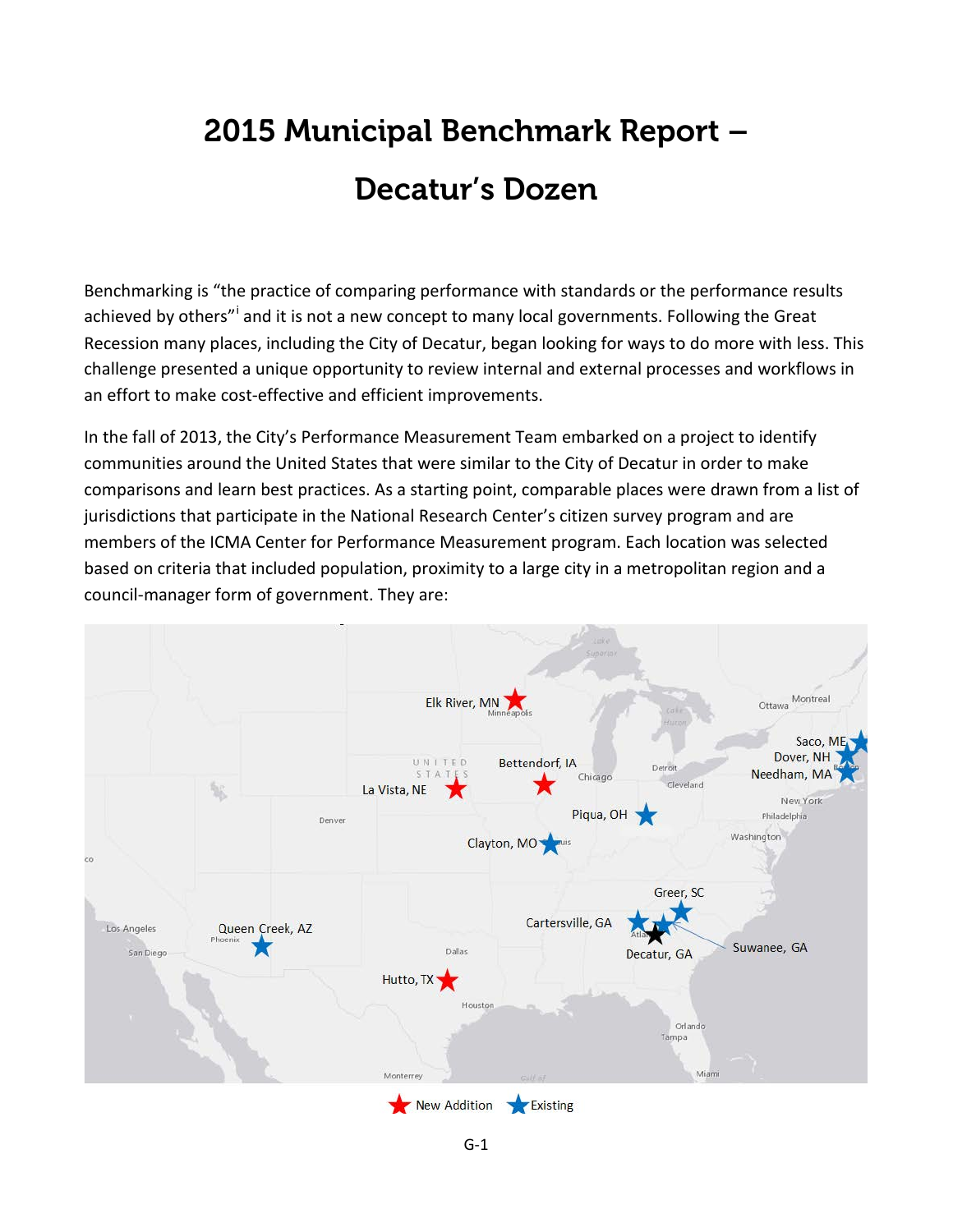- 1. Bettendorf, Iowa
- 2. Cartersville, Georgia
- 3. Clayton, Missouri
- 4. Decatur, Georgia
- 5. Dover, New Hampshire
- 6. Elk River, Minnesota
- 7. Greer, South Carolina
- 8. Hutto, Texas
- 9. La Vista, Nebraska
- 10. Needham, Massachusetts
- 11. Piqua, Ohio
- 12. Queen Creek, Arizona
- 13. Saco, Maine
- 14. Suwanee, Georgia

| City             | Region           | Metro Area           | Population | Area<br>(Square<br>Miles) | 2013 General Fund<br>Expenditures |
|------------------|------------------|----------------------|------------|---------------------------|-----------------------------------|
| Bettendorf, IA   | Midwest          | Davenport-Moline     | 33,783     | 21.22                     | \$19,268,087                      |
| Cartersville, GA | South            | Atlanta              | 19,845     | 29.15                     | \$145,106,290                     |
| Clayton, MO      | Midwest          | St. Louis            | 15,862     | 2.48                      | \$24,529,237                      |
| Decatur, GA      | South            | Atlanta              | 19,687     | 4.27                      | \$20,092,960                      |
| Dover, NH        | <b>Northeast</b> | Portsmouth-Rochester | 30,207     | 26.72                     | \$29,299,377                      |
| Elk River, MN    | Midwest          | Minneapolis          | 23,174     | 42.29                     | \$12,836,950                      |
| Greer, SC        | South            | Greenville           | 26,088     | 20.64                     | \$18,068,259                      |
| Hutto, TX        | Southwest        | Austin               | 17,336     | 7.75                      | \$9,374,401                       |
| La Vista, NE     | Midwest          | Omaha                | 16,700     | 4.28                      | \$14,617,530                      |
| Needham          | Northeast        | Boston               | 28,886     | 12.29                     | \$118,318,946                     |
| Piqua, OH        | Midwest          | Dayton-Springfield   | 20,600     | 11.62                     | \$10,400,000                      |
| Queen Creek, AZ  | Southwest        | Phoenix              | 27,120     | 28.04                     | \$21,353,904                      |
| Saco, ME         | Northeast        | Portsmouth-Rochester | 18,647     | 38.46                     | \$20,976,094                      |
| Suwanee, GA      | South            | Atlanta              | 15,355     | 10.88                     | \$12,002,440                      |

| City             | $65+$ | Under<br>18 | <b>Central</b><br><b>Business</b><br><b>District</b> | County<br>Seat | College or<br>University<br>Present | Independent<br><b>School System</b> | <b>Bachelors</b><br>Degree or<br>Higher |
|------------------|-------|-------------|------------------------------------------------------|----------------|-------------------------------------|-------------------------------------|-----------------------------------------|
| Bettendorf, IA   | 15.0% | 24.3%       | Υ                                                    | N              | Υ                                   |                                     | 46.9%                                   |
| Cartersville, GA | 15.2% | 28.6%       | Y                                                    | Υ              | N                                   | Y                                   | 20.2%                                   |
| Clayton, MO      | 13.4% | 17.8%       | Y                                                    | Υ              | Υ                                   | Υ                                   | 77.1%                                   |
| Decatur, GA      | 11.2% | 22.8%       | Υ                                                    | Υ              | Υ                                   | Y                                   | 71.3%                                   |
| Dover, NH        | 12.9% | 21.0%       | Y                                                    | Υ              | N                                   | Y                                   | 37.8%                                   |
| Elk River, MN    | 9.8%  | 29.0%       | Y                                                    | Υ              | Υ                                   | Y                                   | 29.9%                                   |
| Greer, SC        | 11.1% | 25.2%       | Υ                                                    | Ν              | N                                   | Y                                   | 27.0%                                   |
| Hutto, TX        | 4.3%  | 31.2%       | Υ                                                    | N              | N                                   | Y                                   | 18.4%                                   |
| La Vista, NE     | 7.3%  | 26.1%       | N                                                    | N              | N                                   | Υ                                   | 32.7%                                   |
| <b>Needham</b>   | 27.3% | 17.4%       | Y                                                    | N              | Υ                                   | Y                                   | 74.4%                                   |
| Piqua, OH        | 16.0% | 24.1%       | Υ                                                    | Υ              | N                                   | Υ                                   | 10.4%                                   |
| Queen Creek, AZ  | 6.2%  | 38.6%       | N                                                    | N              | Υ                                   | Y                                   | 36.9%                                   |
| Saco, ME         | 14.0% | 19.9%       | N                                                    | N              | Υ                                   | Y                                   | 30.3%                                   |
| Suwanee, GA      | 7.3%  | 29.6%       | Υ                                                    | Ν              | N                                   | N                                   | 53.0%                                   |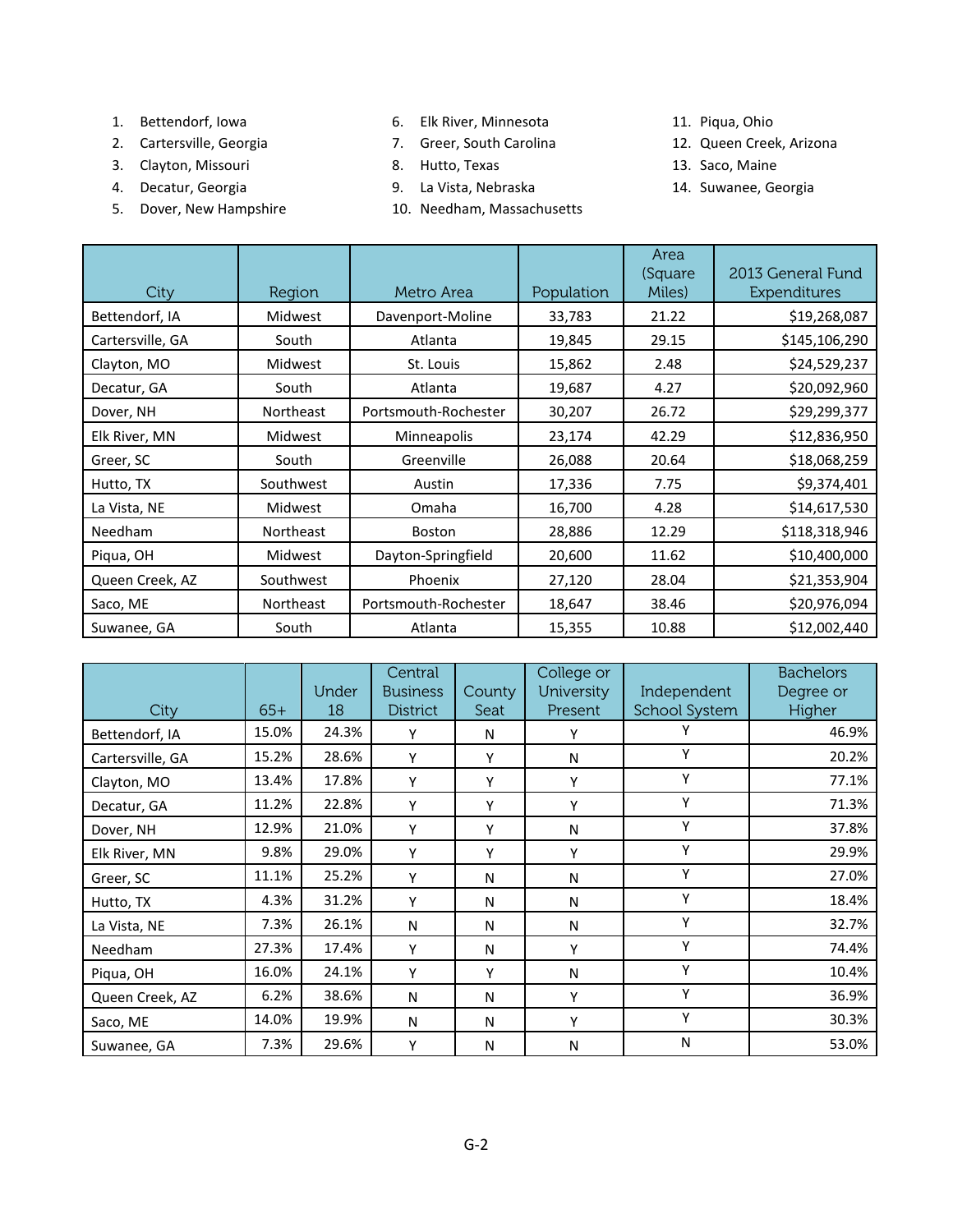The data gathered and shared by these 13 cities plus the City of Decatur tell a unique story about community engagement, transparency and people. This report includes short profiles, maps, interesting factors and figures.

The metrics shared with us by this group, now affectionately known as Decatur's "baker's dozen," help tell an interesting story. Even though we range in size from 15,000 to 30,000 people, our residents do not share the same amount of living space or even the same make-up. However, each of the 14 cities cares about the public it serves and this is evident by the answers to the questions in the following eight subject areas. A summary chart of all the responses follows.

**Citizen Education:** Thirteen out of 14 cities offer at least one citizen education course. Most of the courses are multi-session and touch a number of municipal departments. The average number of courses offered is 29.2 and the median is 9.5. Five out of 14 cities broadcast public meetings via live streaming for an average of 43.8 showings a year.

**Facilities:** The average age of the facilities is 31.8 years, with Decatur maintaining the newest facilities and Piqua maintaining some of the oldest. Five of Decatur's facilities are green certified, and seven out of 14 cities have at least one facility with a green certification.

**Greenspace:** Greenspace appears to be an important component for the cities. The average amount of greenspace is 335.9 acres or 0.5 square miles. On average greenspace accounts for 2.9% of total land area among the 14 cities and as high as 14% in La Vista!

**Online Services:** Welcome to the digital age! Thirteen out of the 14 cities responded that they offered at least two services via the web, with both Piqua and Saco offering over 20 online services. The types of services offered are varied and include citizen request reporting portals, bill payment, business license renewals, court fine payment and recreation program registration. The average number of online services offered is over 9 and the median is 5.

**Personnel:** Each city appears to be staffed by seasoned and well-trained employees. The average years of service is 11.8 years and the median is 12.1, while the average amount spent on employee training is over \$104,000 with a median of about \$80,000.

**Public Safety:** On average, it doesn't take long for help to arrive in the 14cities. With an average response time of 4.7 minutes for Police calls and 4 minutes for Fire calls in FY13-14, the staff in the Police and Fire departments are doing a great job of taking care of business.

**Special Events:** From the Decatur Art Festival to Saco's Pumpkin Fest to Clayton's Centennial, our residents are never far from something fun to do. We averaged over special 18 events in 2014 and both Decatur and Suwanee had nearly 40 each!

**Taxes:** Great services and fun festivals are not free. On average, 57% of the tax base is residential and 34% is commercial tax base. The average value of tax exempt properties is almost \$199 million with a median of \$71 million.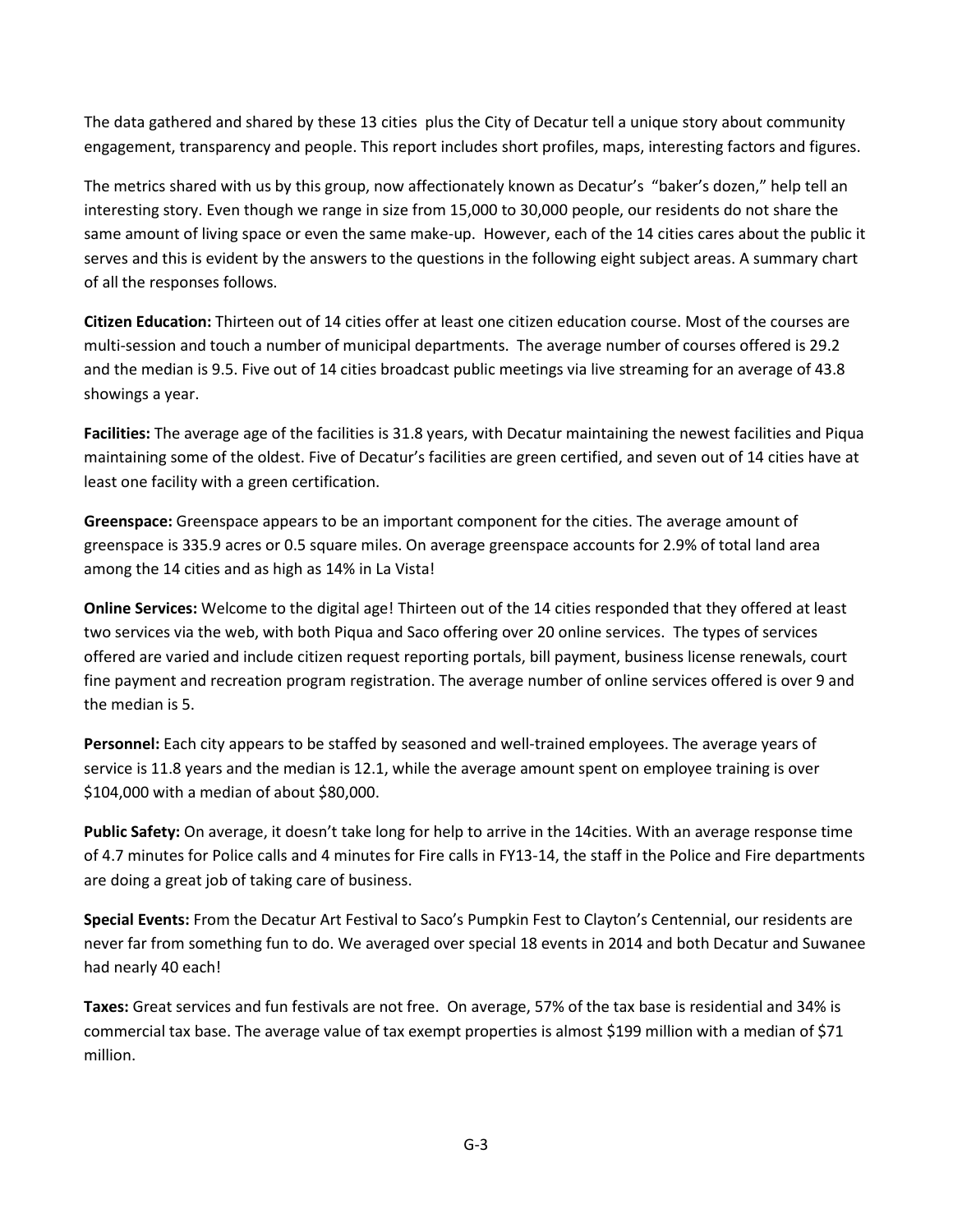| Subject Area           | <b>Benchmarking Metric</b>                                           | Bettendorf | Cartersville | Clayton       |
|------------------------|----------------------------------------------------------------------|------------|--------------|---------------|
|                        | How many citizen education classes did                               |            |              |               |
|                        | your city host in 2014?                                              | 3          | 56           | 112           |
| Citizen<br>Education   | Do you broadcast your public meetings<br>using live streaming?       | No         | Yes          |               |
|                        | If yes, how many meetings did you stream                             |            |              | No            |
|                        | in 2014?                                                             |            | 24           |               |
|                        |                                                                      |            |              |               |
| <b>Facilities</b>      | What is the average age of your municipal<br>facilities?             |            | 39           | 54            |
|                        | How many facilities have achieved a green<br>building certification? | 0          | 1            | 1             |
|                        |                                                                      |            |              |               |
|                        | How many acres of greenspace do you                                  |            |              |               |
| Greenspace             | maintain in your city?                                               | 600        |              | 89            |
|                        | Amount of greenspace per square mile?                                | 28.28      | $-$          | 35.89         |
|                        | How many online services does your city                              |            |              |               |
| <b>Online Services</b> | offer?                                                               | 4          | 3            | 3             |
|                        |                                                                      |            |              |               |
|                        | How many full-time positions did you<br>recruit for in 2014?         |            |              |               |
|                        | How much did you spend on employee                                   | 9          | 21           | 11            |
| Personnel              | training in FY13-14?                                                 | \$269,052  |              |               |
|                        | Amount spent per employee?                                           | \$1,023.01 |              |               |
|                        | What are the average years of service for                            |            |              |               |
|                        | your full-time employees?                                            | 15         | 12.1         | 14            |
|                        |                                                                      |            |              |               |
|                        | What was your average response time for                              |            |              |               |
| <b>Public Safety</b>   | Police calls in FY13-14?                                             |            | 4.73         | 2.58          |
|                        | What was your average response time for                              |            |              |               |
|                        | Fire calls in FY13-14?                                               |            | 4.43         | 3.64          |
|                        | How many special events did your city host                           |            |              |               |
|                        | in 2014?                                                             | 1          | 16           | 13            |
| <b>Special Events</b>  | How many of those special events were                                |            |              |               |
|                        | organized by the city?                                               | 1          | 16           | 11            |
|                        | How many volunteers worked during the<br>special events?             | 20         |              |               |
|                        |                                                                      |            |              |               |
|                        | What percentage of your tax base is                                  |            |              |               |
|                        | residential?                                                         | 82%        | 32%          | 52%           |
| <b>Taxes</b>           | What percentage of your tax base is<br>commercial?                   |            |              |               |
|                        |                                                                      | 16%        | 30%          | 39%           |
|                        | What is the overall value of tax-exempt<br>properties in your city?  |            | \$74,227,924 | \$615,125,200 |
|                        |                                                                      |            |              |               |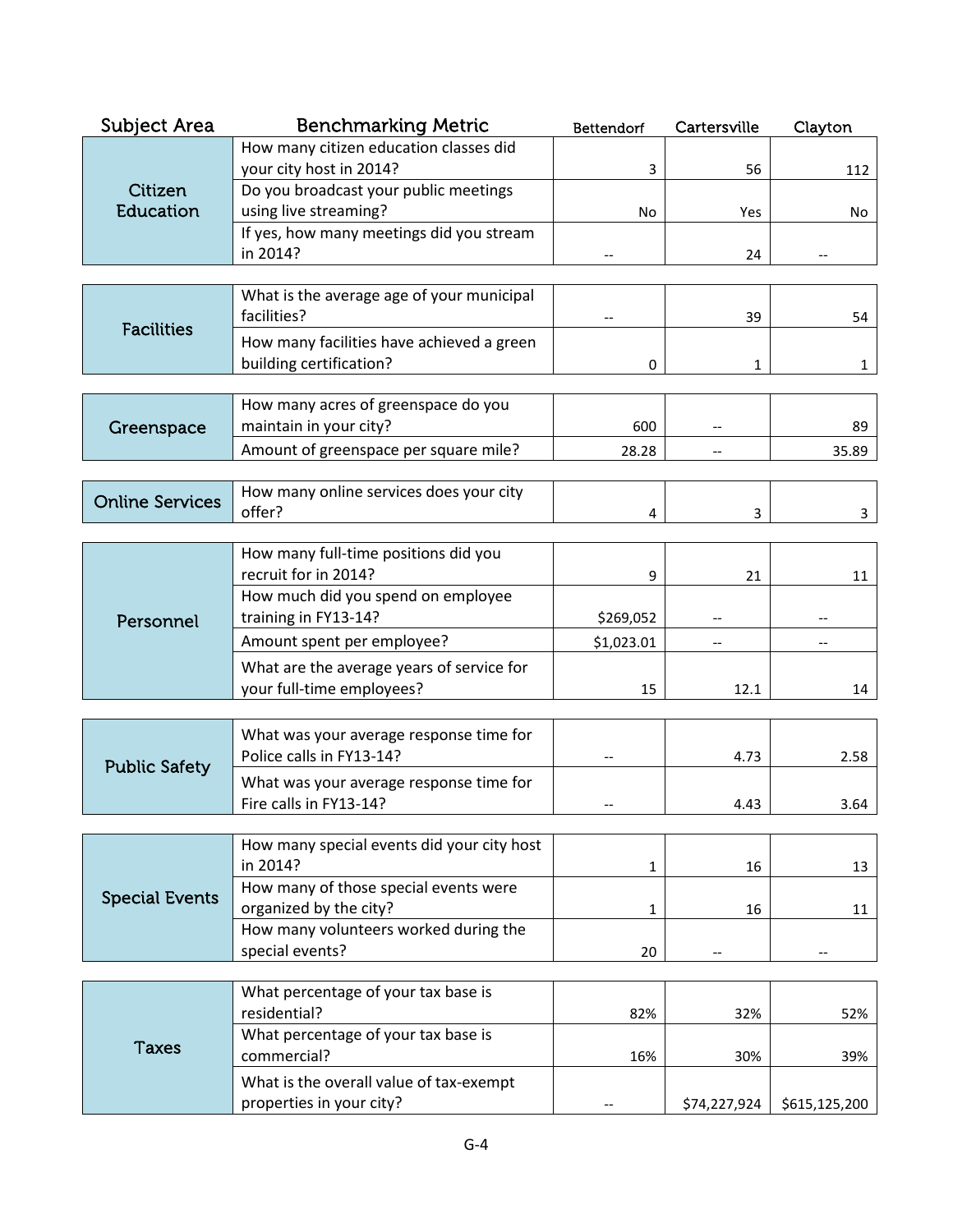| <b>Subject Area</b>    | <b>Benchmarking Metric</b>                                             | Dover         | <b>Elk River</b> | Greer          |
|------------------------|------------------------------------------------------------------------|---------------|------------------|----------------|
|                        | How many citizen education classes did your<br>city host in 2014?      | 6             | 0                | 4              |
| Citizen<br>Education   | Do you broadcast your public meetings using<br>live streaming?         | No            | Yes              | No             |
|                        | If yes, how many meetings did you stream in<br>2014?                   |               | 96               |                |
|                        | What is the average age of your municipal<br>facilities?               | 54            | 22               | 14             |
| <b>Facilities</b>      | How many facilities have achieved a green<br>building certification?   | 0             | $\mathbf{1}$     | 0              |
| Greenspace             | How many acres of greenspace do you<br>maintain in your city?          | 181           |                  | 148            |
|                        | Amount of greenspace per square mile?                                  | 6.77          |                  | 7.17           |
| <b>Online Services</b> | How many online services does your city<br>offer?                      | 5             | 4                | $\overline{2}$ |
|                        |                                                                        |               |                  |                |
|                        | How many full-time positions did you recruit<br>for in 2014?           | 13            | 8                | 18             |
| Personnel              | How much did you spend on employee<br>training in FY13-14?             |               | \$12,000         | \$115,046      |
|                        | Amount spent per employee?                                             |               | \$57.14          | \$642.72       |
|                        | What are the average years of service for<br>your full-time employees? |               | 12.23            | 8.9            |
|                        | What was your average response time for                                |               |                  |                |
| <b>Public Safety</b>   | Police calls in FY13-14?                                               | 4.5           | 11.00            | 9.37           |
|                        | What was your average response time for<br>Fire calls in FY13-14?      | 5.00          | 7.00             | 4.93           |
|                        | How many special events did your city host<br>in 2014?                 | 24            | 17               | 15             |
| <b>Special Events</b>  | How many of those special events were<br>organized by the city?        | 2             | 0                | 11             |
|                        | How many volunteers worked during the<br>special events?               |               |                  |                |
|                        | What percentage of your tax base is                                    |               |                  |                |
|                        | residential?                                                           | 73%           | 34%              | 52%            |
| <b>Taxes</b>           | What percentage of your tax base is<br>commercial?                     | 25%           | 58%              | 48%            |
|                        | What is the overall value of tax-exempt<br>properties in your city?    | \$375,553,240 |                  |                |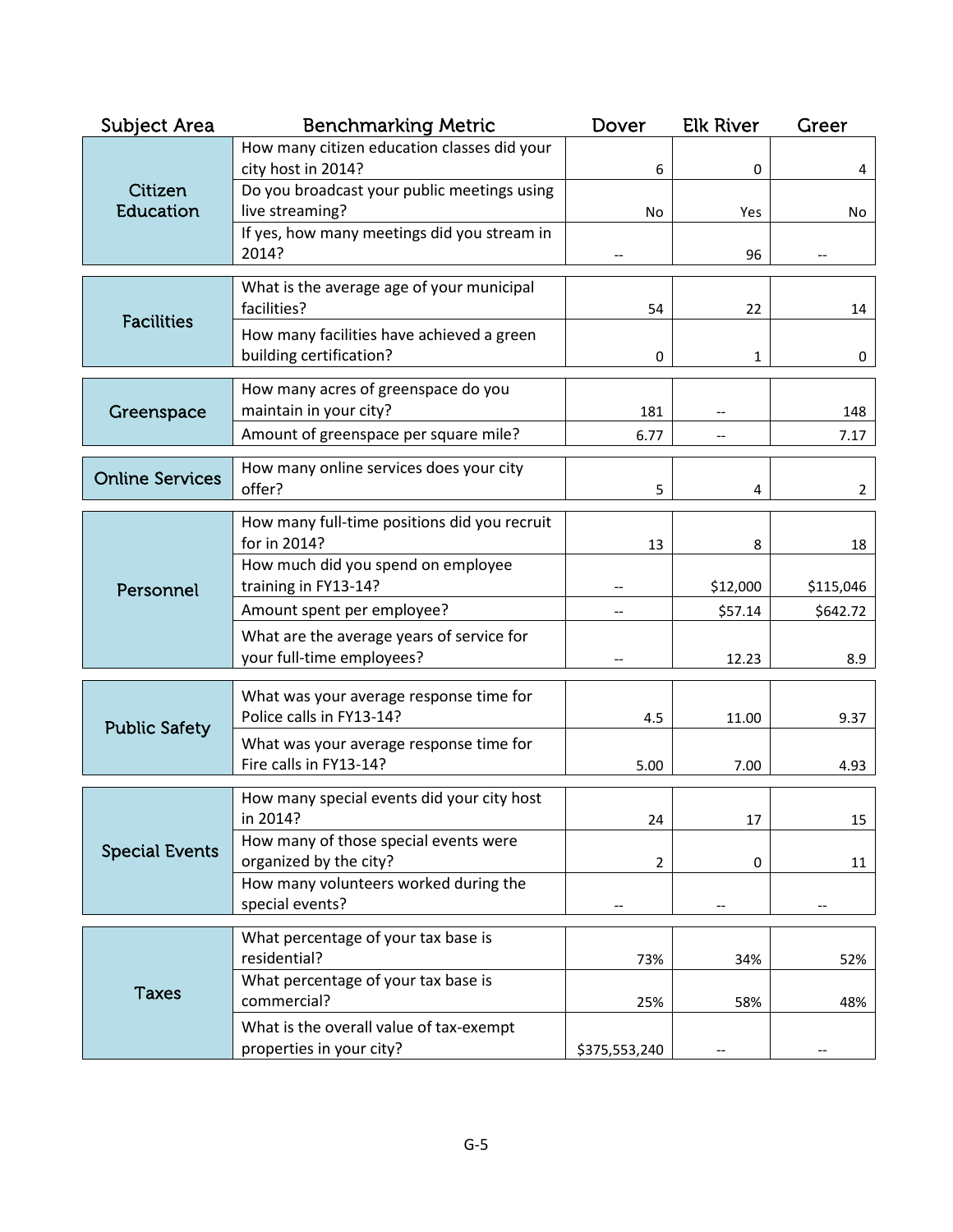| Subject Area         | <b>Benchmarking Metric</b>                                      | Hutto       | La Vista  | Needham       |
|----------------------|-----------------------------------------------------------------|-------------|-----------|---------------|
|                      | How many citizen education classes did                          |             |           |               |
|                      | your city host in 2014?                                         | 30          | 8         | 0             |
| Citizen<br>Education | Do you broadcast your public meetings<br>using live streaming?  | <b>No</b>   |           |               |
|                      | If yes, how many meetings did you stream                        |             | No        | No            |
|                      | in 2014?                                                        |             |           |               |
|                      | What is the average age of your municipal                       |             |           |               |
|                      | facilities?                                                     | 11          | 17.75     | 63            |
| <b>Facilities</b>    | How many facilities have achieved a green                       |             |           |               |
|                      | building certification?                                         | 0           | 0         | 1             |
|                      | How many acres of greenspace do you                             |             |           |               |
| Greenspace           | maintain in your city?                                          | 185         | 211       | 1100          |
|                      | Amount of greenspace per square mile?                           | 23.87       | 49.30     | 89.50         |
| Online               | How many online services does your city                         |             |           |               |
| <b>Services</b>      | offer?                                                          | 6           | 4         | 7             |
|                      |                                                                 |             |           |               |
|                      | How many full-time positions did you<br>recruit for in 2014?    | 17          | 7         | 38            |
|                      | How much did you spend on employee                              |             |           |               |
| Personnel            | training in FY13-14?                                            | \$101,253   | \$67,268  | \$49,912      |
|                      | Amount spent per employee?                                      | \$1,219.92  | \$477.08  | \$142.61      |
|                      | What are the average years of service for                       |             |           |               |
|                      | your full-time employees?                                       | 5.25        | 16        | 11.26         |
|                      | What was your average response time for                         |             |           |               |
| <b>Public Safety</b> | Police calls in FY13-14?                                        |             | 3.83      | 4.92          |
|                      | What was your average response time for                         |             |           |               |
|                      | Fire calls in FY13-14?                                          |             |           | 4.12          |
|                      | How many special events did your city host                      |             |           |               |
|                      | in 2014?                                                        | 15          | 19        | 13            |
| Special              | How many of those special events were                           |             |           |               |
| <b>Events</b>        | organized by the city?<br>How many volunteers worked during the | 9           | 19        | 3             |
|                      | special events?                                                 | 150         | 25        | 265           |
|                      |                                                                 |             |           |               |
|                      | What percentage of your tax base is<br>residential?             | 70%         | 63%       | 86%           |
|                      | What percentage of your tax base is                             |             |           |               |
| <b>Taxes</b>         | commercial?                                                     | 30%         | 39%       | 14%           |
|                      | What is the overall value of tax-exempt                         |             |           |               |
|                      | properties in your city?                                        | \$9,045,077 | \$878,226 | \$671,694,495 |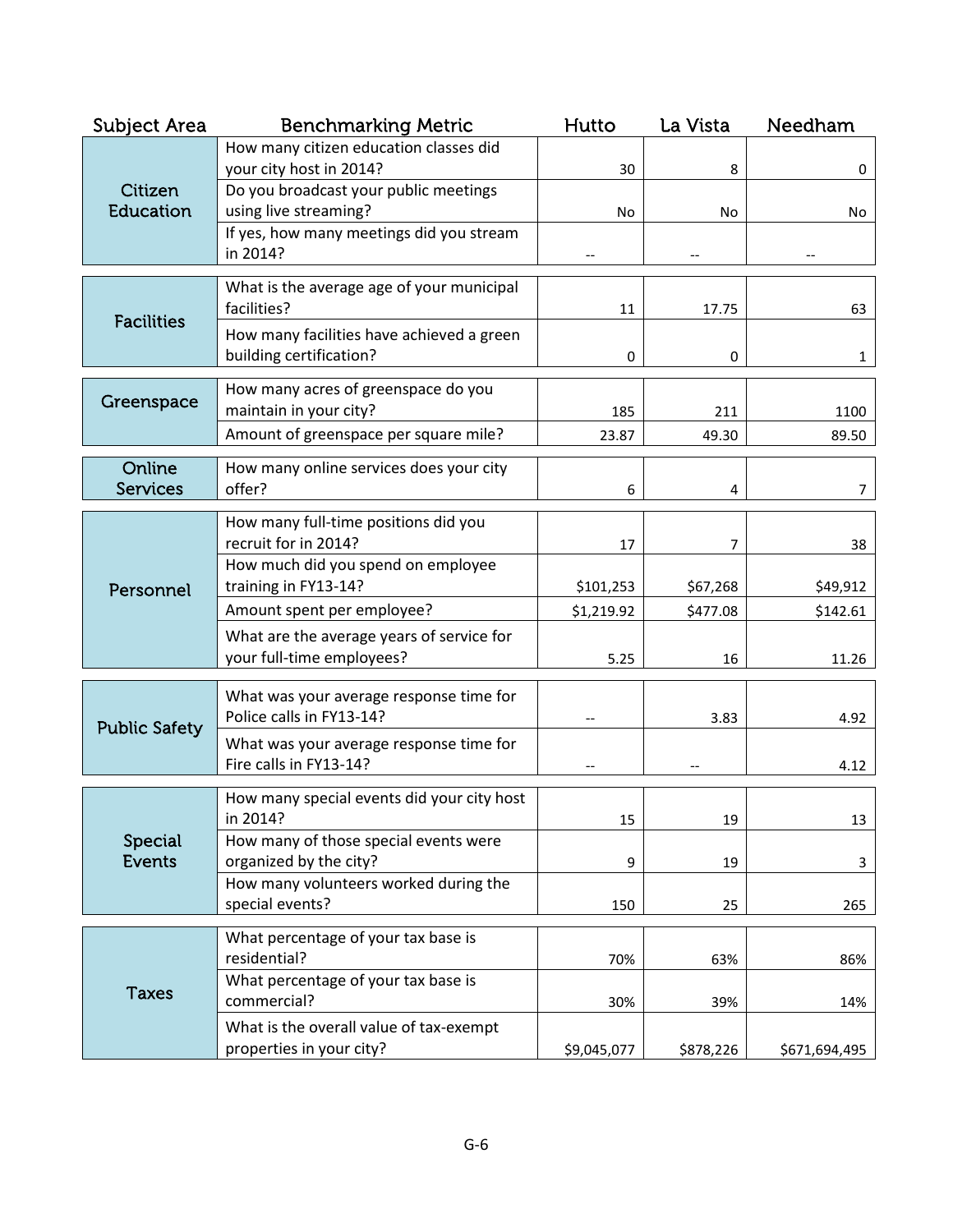| Subject Area      | <b>Benchmarking Metric</b>                                          | Piqua          | Queen<br>Creek | Saco         | Suwanee      |
|-------------------|---------------------------------------------------------------------|----------------|----------------|--------------|--------------|
|                   | How many citizen education classes did your                         |                |                |              |              |
|                   | city host in 2014?                                                  | 21             | 11             | 67           | 148          |
| Citizen           | Do you broadcast your public meetings using                         |                |                |              |              |
| Education         | live streaming?                                                     | No             | Yes            | Yes          | No           |
|                   | If yes, how many meetings did you stream in                         |                |                |              |              |
|                   | 2014?                                                               |                | 23             | 48           |              |
|                   |                                                                     |                |                |              |              |
|                   | What is the average age of your municipal<br>facilities?            | 62.7           | 25             | 50           | 18.3         |
| <b>Facilities</b> | How many facilities have achieved a green                           |                |                |              |              |
|                   | building certification?                                             | 0              | 1              | 2            | 1            |
|                   |                                                                     |                |                |              |              |
|                   | How many acres of greenspace do you                                 |                |                |              |              |
| Greenspace        | maintain in your city?                                              | 347            | 260            |              | 362          |
|                   | Amount of greenspace per square mile?                               | 29.86          | 9.27           |              | 33.27        |
|                   |                                                                     |                |                |              |              |
| Online            | How many online services does your city offer?                      |                |                |              |              |
| <b>Services</b>   |                                                                     | 25             | 9              | 34           |              |
|                   | How many full-time positions did you recruit                        |                |                |              |              |
|                   | for in 2014?                                                        | 18             |                | 18           | 12           |
|                   | How much did you spend on employee                                  |                |                |              |              |
| Personnel         | training in FY13-14?                                                | \$88,030       |                | \$69,428     | \$54,131     |
|                   | Amount spent per employee?                                          | \$704.24       | --             | \$456.77     | \$622.20     |
|                   | What are the average years of service for your                      |                |                |              |              |
|                   | full-time employees?                                                | 15             |                | 12           | 7.9          |
|                   |                                                                     |                | $-$            |              |              |
|                   | What was your average response time for                             |                |                |              |              |
| Public            | Police calls in FY13-14?                                            | 2.33           | $-\, -$        | 4.67         | 2.43         |
| Safety            | What was your average response time for Fire                        |                |                |              |              |
|                   | calls in FY13-14?                                                   | 3.17           | 0.21           | 4.76         |              |
|                   |                                                                     |                |                |              |              |
|                   | How many special events did your city host in                       |                |                |              |              |
|                   | 2014?                                                               | 30             | 12             | 5            | 42           |
| Special           | How many of those special events were                               |                |                |              |              |
| Events            | organized by the city?                                              | $\overline{3}$ | 12             | 0            | 22           |
|                   | How many volunteers worked during the                               |                |                |              |              |
|                   | special events?                                                     | 120            |                |              | 1367         |
|                   |                                                                     |                |                |              |              |
|                   | What percentage of your tax base is<br>residential?                 |                |                |              |              |
|                   | What percentage of your tax base is                                 | 25%            | 55%            | 65%          | 44%          |
| <b>Taxes</b>      | commercial?                                                         | 17%            | 45%            | 35%          | 57%          |
|                   |                                                                     |                |                |              |              |
|                   | What is the overall value of tax-exempt<br>properties in your city? |                |                |              |              |
|                   |                                                                     |                | \$53,724,377   | \$70,000,000 | \$70,990,000 |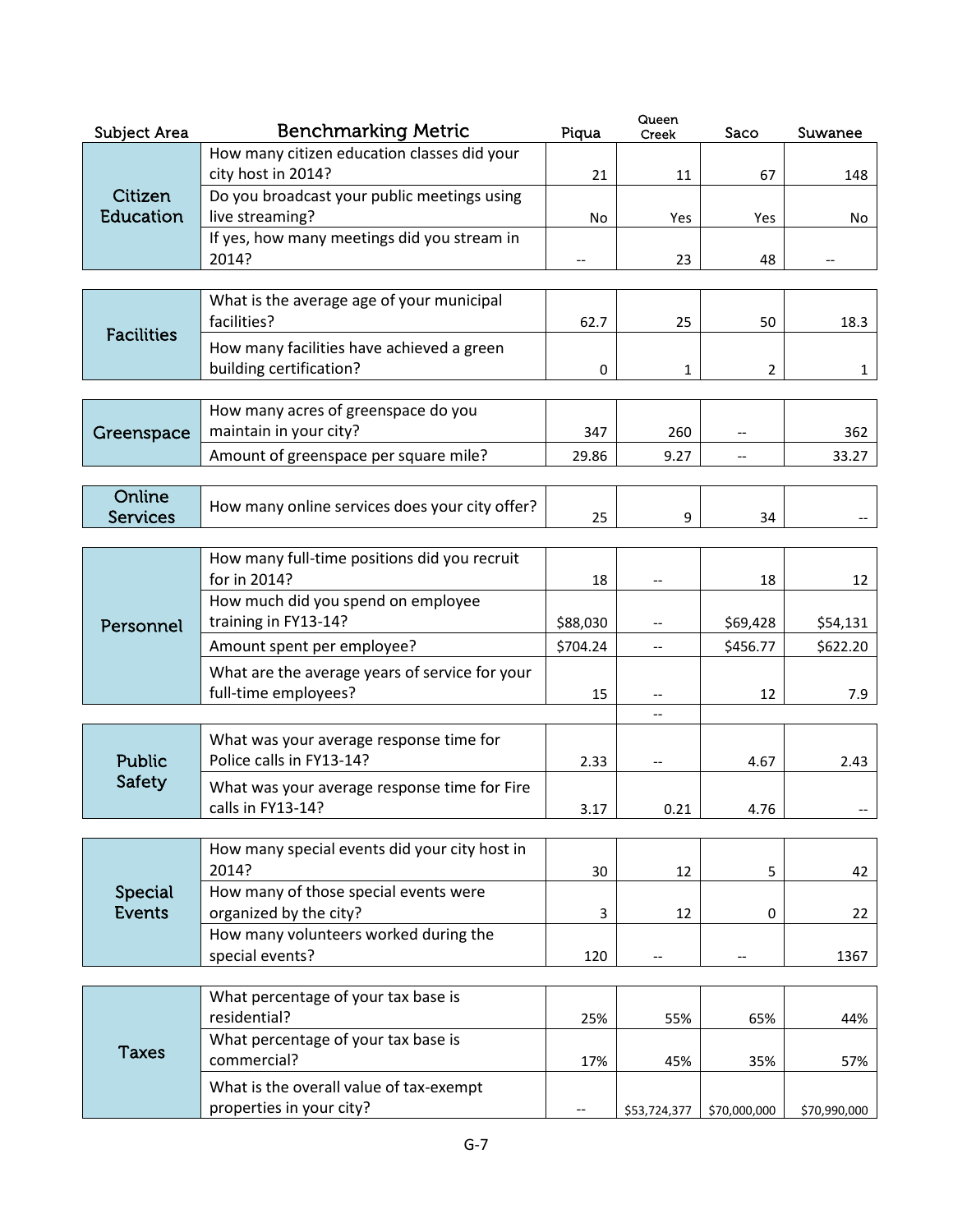| Subject Area         | <b>Benchmarking Metric</b>                                           | Decatur       | Median       | Average       |
|----------------------|----------------------------------------------------------------------|---------------|--------------|---------------|
|                      | How many citizen education classes did your                          |               |              |               |
|                      | city host in 2014?                                                   | 85            | 9.5          | 29.2          |
| Citizen<br>Education | Do you broadcast your public meetings using<br>live streaming?       | Yes           | No           | No            |
|                      | If yes, how many meetings did you stream in                          |               |              |               |
|                      | 2014?                                                                | 28            | 28           | 43.8          |
|                      |                                                                      |               |              |               |
| <b>Facilities</b>    | What is the average age of your municipal<br>facilities?             | 4.8           | 23.5         | 31.8          |
|                      | How many facilities have achieved a green<br>building certification? | 5             | 1.0          | 1.0           |
|                      |                                                                      |               |              |               |
|                      | How many acres of greenspace do you                                  |               |              |               |
| Greenspace           | maintain in your city?                                               | 56.5          | 235.5        | 335.9         |
|                      | Amount of greenspace per square mile?                                | 13.23         | 19.16        | 18.71         |
| Online               | How many online services does your city                              |               |              |               |
| <b>Services</b>      | offer?                                                               | 13            | 5            | 9.50          |
|                      |                                                                      |               |              |               |
|                      | How many full-time positions did you recruit<br>for in 2014?         | 17            | 17           | 16            |
|                      | How much did you spend on employee                                   |               |              |               |
| Personnel            | training in FY13-14?                                                 | \$215,132     | \$78,729     | \$104,125     |
|                      | Amount spent per employee?                                           | \$982.34      | \$455.08     | \$541.89      |
|                      | What are the average years of service for                            |               |              |               |
|                      | your full-time employees?                                            | 11.37         | 12.05        | 11.8          |
|                      |                                                                      |               |              |               |
|                      | What was your average response time for                              |               |              |               |
| <b>Public Safety</b> | Police calls in FY13-14?                                             | 1.63          | 4.25         | 4.7           |
|                      | What was your average response time for                              |               |              |               |
|                      | Fire calls in FY13-14?                                               | 2.81          | 4.12         | 3.9           |
|                      | How many special events did your city host                           |               |              |               |
|                      | in 2014?                                                             | 37            | 15           | 18.1          |
| Special              | How many of those special events were                                |               |              |               |
| Events               | organized by the city?                                               | 6             | 9.0          | 8.7           |
|                      | How many volunteers worked during the<br>special events?             |               |              |               |
|                      |                                                                      | 1,328         | 150.0        | 467.9         |
|                      | What percentage of your tax base is                                  |               |              |               |
|                      | residential?                                                         | 86%           | 55%          | 57%           |
| <b>Taxes</b>         | What percentage of your tax base is                                  |               |              |               |
|                      | commercial?                                                          | 14%           | 35%          | 34%           |
|                      | What is the overall value of tax-exempt                              |               |              |               |
|                      | properties in your city?                                             | \$223,023,750 | \$70,990,000 | \$198,745,450 |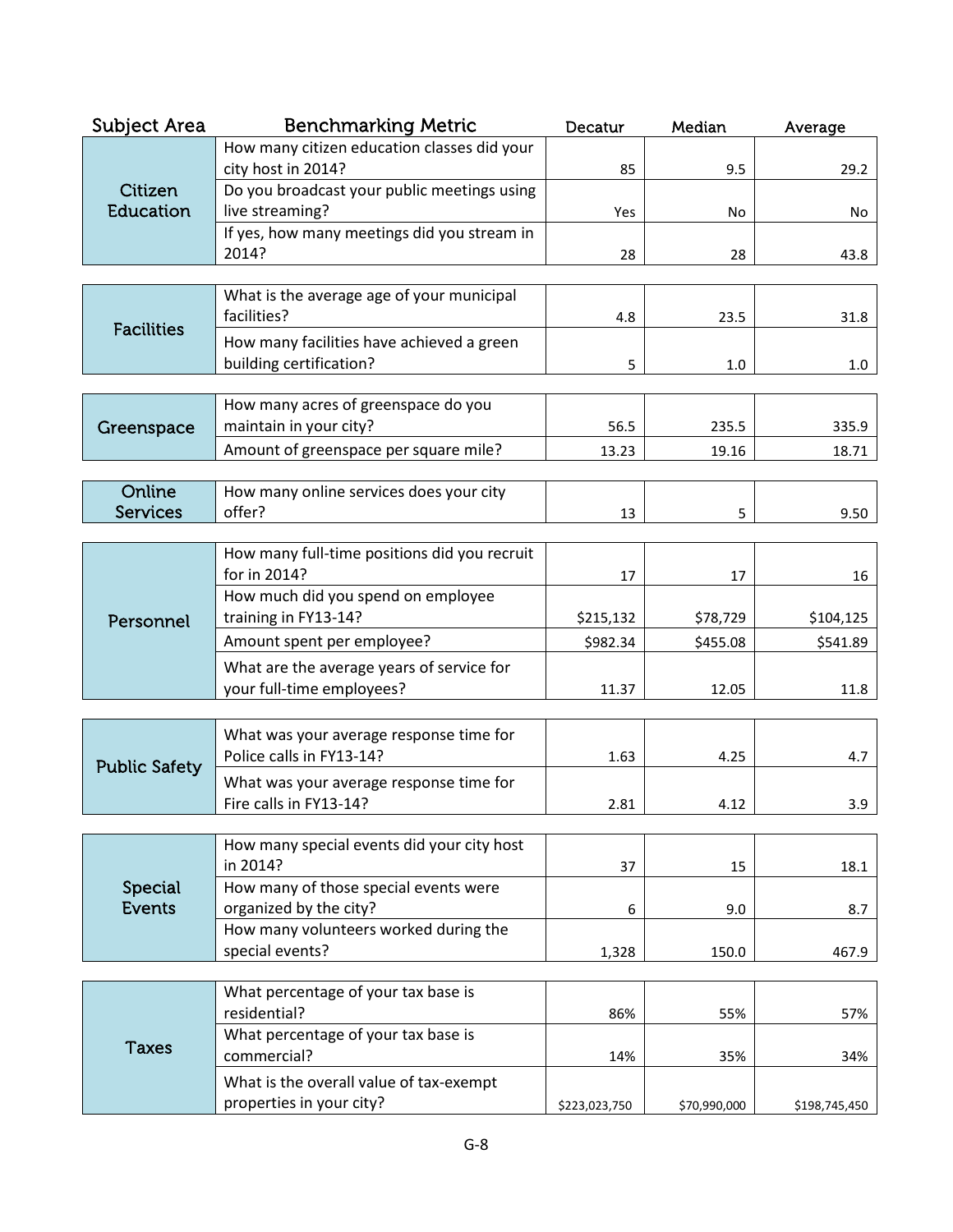#### Bettendorf, Iowa



**Population: 30,000+ Area: 22 sq. miles Incorporated: 1903**

Bettendorf, Iowa is a city on the Mississippi river near Davenport. The community is within 175 miles of both Chicago, Illinois and Des Moines, Iowa and a part of the Quad Cities Metropolitan Area. Bettendorf boasts a city-wide fiber optic network available to businesses. The City also includes over 700 acres of park land throughout 24 different park sites.

Forty-seven percent of Bettendorf residents hold a bachelor's degree or higher. The City's per capita income is \$37,833 and the median property value is \$173,600. The City has 263 full-time employees including 27 Police personnel and 55 Police personnel.

| <b>Metric</b>                             | Decatur   | <b>Bettendorf</b> |
|-------------------------------------------|-----------|-------------------|
| Number of acres of greenspace maintained  | 56.5      | 600               |
| Number of online services offered         | 13        |                   |
| Employee training expenditures in FY13-14 | \$215,132 | \$269,052         |
| Average years of service for FT employees | 11.37     | 15                |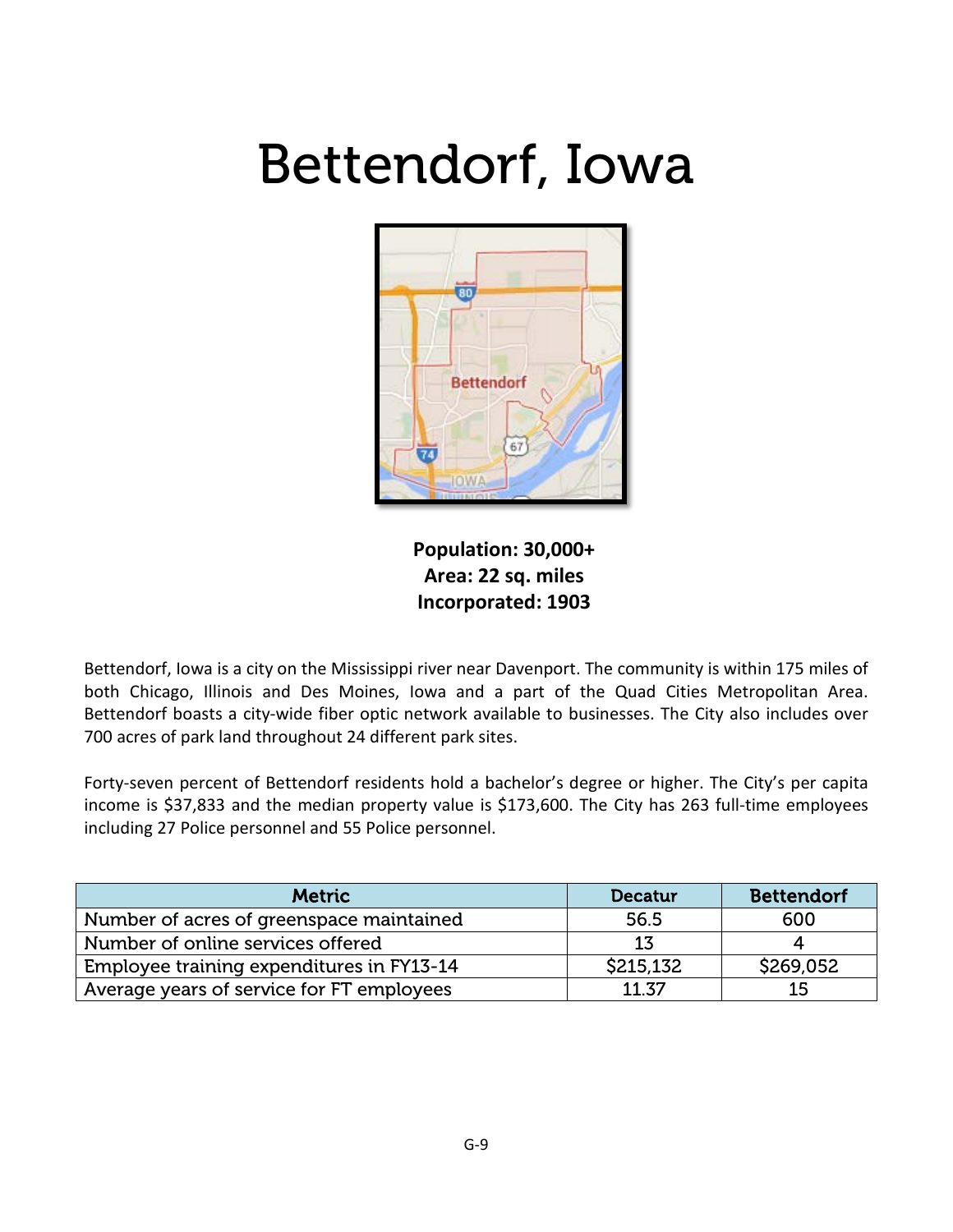#### Cartersville, Georgia



**Population: 19,000+ Area: 23.5 sq. miles Incorporated: 1872**

Cartersville, Georgia is located 42 miles northwest of Atlanta in the rolling hills of North Georgia. The City's vision is "to provide dependable service while preserving an exceptional quality of life for its residents." Cartersville was the first city to adopt the city manager form of government in the state of Georgia. The City has a low property tax base (less than 1.5 mills) because it is not dependent on property tax because of large industrial base. Anheuser Busch Brewery is based in Cartersville.

Twenty-one% of Cartersville residents hold a bachelor's degree or higher. The City's per capita income is \$20,830 and the median property value is \$141,600. The City has 359 full-time employees including 64 Police personnel and 74 Fire personnel. The City has the following departments: Economic Development; Electric; Communications; Finance; Fire; Ga; Parks and Recreation; Police; Water and Public Works.

| <b>Metric</b>                              | <b>Decatur</b> | <b>Cartersville</b> |
|--------------------------------------------|----------------|---------------------|
| Number of live public meetings broadcasted | 28             | 24                  |
| Number of green certified buildings        |                |                     |
| Police response time FY13-14 in minutes    | 1.63           | 4.73                |
| Number of city- organized special events   |                |                     |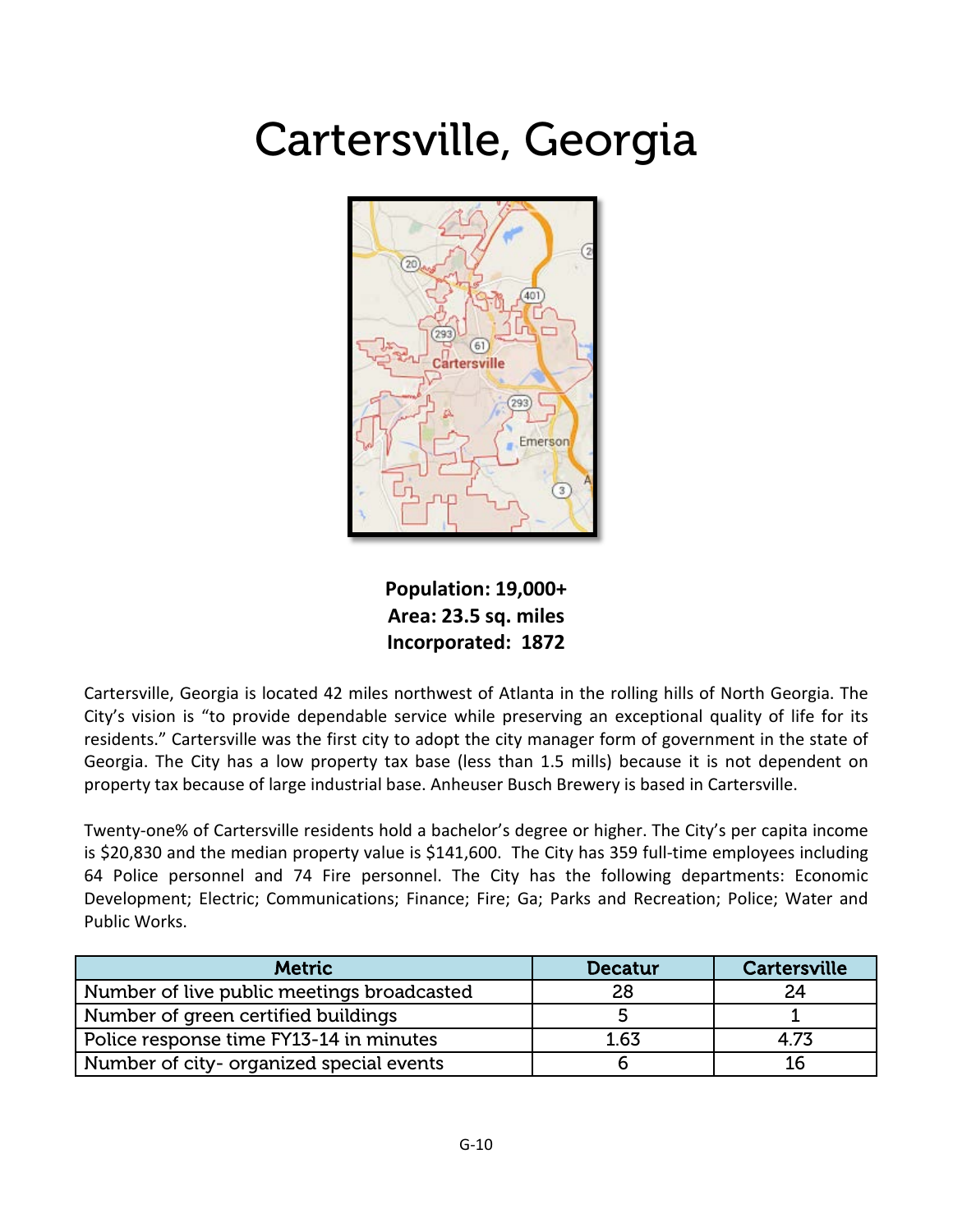#### Clayton, Missouri



**Population: 15,000+ Area: 2.48 sq. miles Incorporated: 1913**

The county seat of St. Louis County, Clayton, Missouri is just 8.1 miles from St. Louis. While 81% of Clayton's land is dedicated to residential or park use, the City's central business district combines 7,000,000 square feet of office space (with a 90% occupancy rate) with 1,000,000 square feet of retail space. The City's mission is "to foster a vital, balanced community composed of outstanding neighborhoods, quality businesses, commercial and government centers, premier educational institutions, and a healthy natural environment through an open, accessible and fiscally responsible government."

Seventy-seven percent of Clayton residents hold a bachelor's degree or higher. The City's per capita income is \$55,734 and the median property value is \$596,800. The City has 173 full-time employees including 53 Police personnel and 35 Fire personnel. The City has the following departments: Parks & Recreation; Economic Development; Public Works; Planning & Development; Fire and Police. The Number Two high school in the state of Missouri, based on the annual ranking by US News and World Report, is located in Clayton. The Metro transit into St. Louis has two stops in the City of Clayton.

| <b>Metric</b>                            | <b>Decatur</b> | Clayton  |
|------------------------------------------|----------------|----------|
| Average age of municipal facilities      | 4.8 years      | 54 years |
| Number of FT positions recruited in 2014 |                |          |
| Number of special events in 2014         |                |          |
| Number of acres of greenspace maintained | 56.5           | 89       |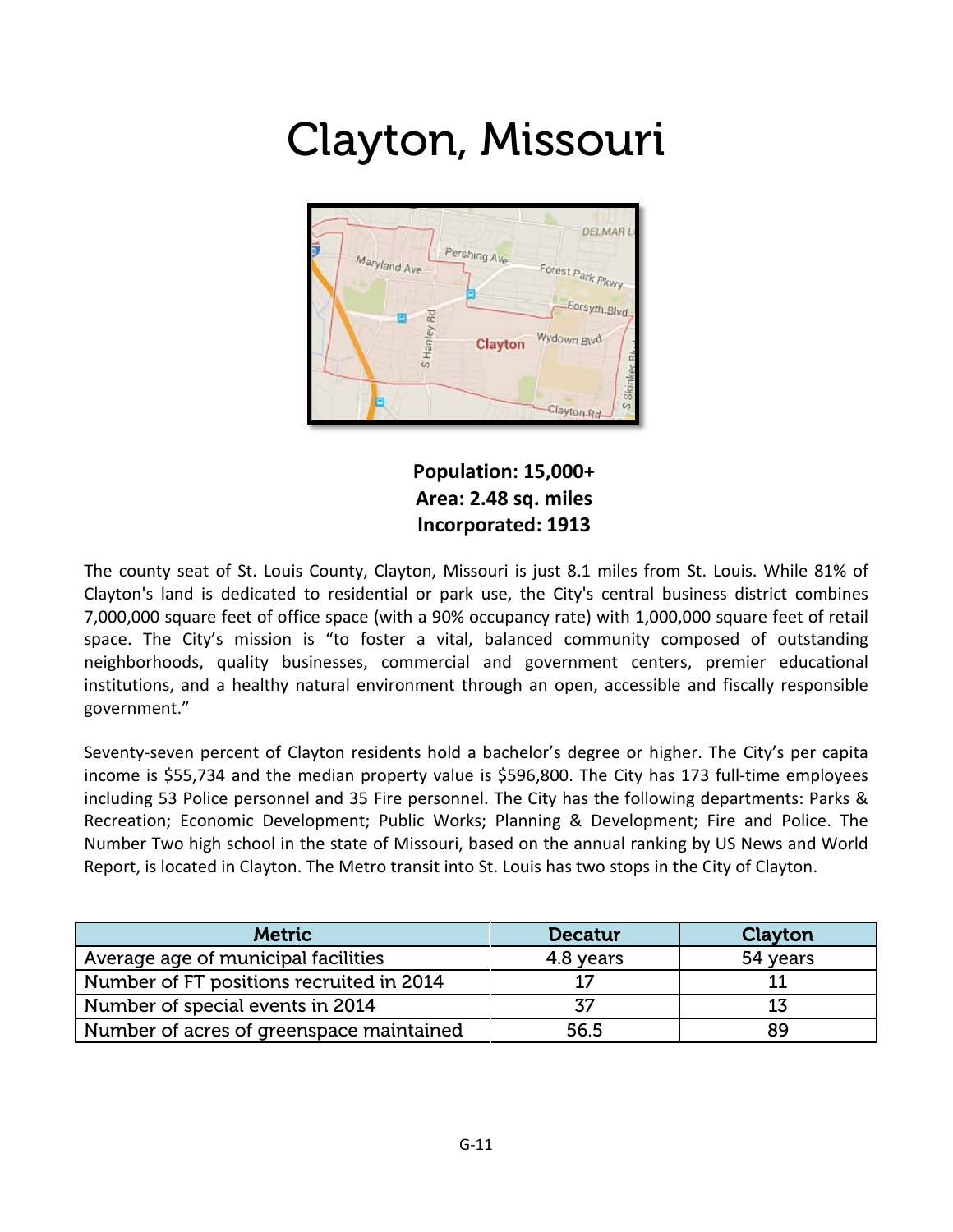#### Decatur, Georgia



**Population: 20,000+ Area: 4.4 sq. miles Incorporated: 1823**

Decatur, Georgia is an urban city six miles east of Atlanta. Decatur is the county seat of DeKalb County, one of the most densely populated counties in the state. The City strives "to assure a high quality of life for its residents, business and visitors both today and in the future." Decatur's downtown attracts people from all over the Atlanta metro area due to its diverse selection of restaurants, pubs and shops. Riding on a Metropolitan Atlanta Rapid Transit Authority (MARTA) train or bus, it's easy to get here. Just step off the train at one of three stations located inside the City.

Decatur is home to Agnes Scott College, a small liberal arts college for women; DeVry University; the Art Institute of Atlanta-Decatur; and, Columbia Seminary. Seventy-one percent of residents hold a bachelor's degree or higher. The City's per capita income<sup>"</sup> is \$43,477 and the median property value is \$339,100. The City has 219 full-time employees and 257 part-time employees including 60 Police personnel and 39 Fire personnel. The City has the following departments: Administrative Services; Community & Economic Development; Children & Youth Services; Active Living, Public Works, Design, Environment & Construction; Police and Fire.

| <b>Metric</b>                            | <b>Decatur</b> |
|------------------------------------------|----------------|
| Number of volunteers at special events   | 1,328          |
| Average age of municipal facilities      | 4.8 years      |
| Number of acres of greenspace maintained | 56.5           |
| Number of online services offered        | 13             |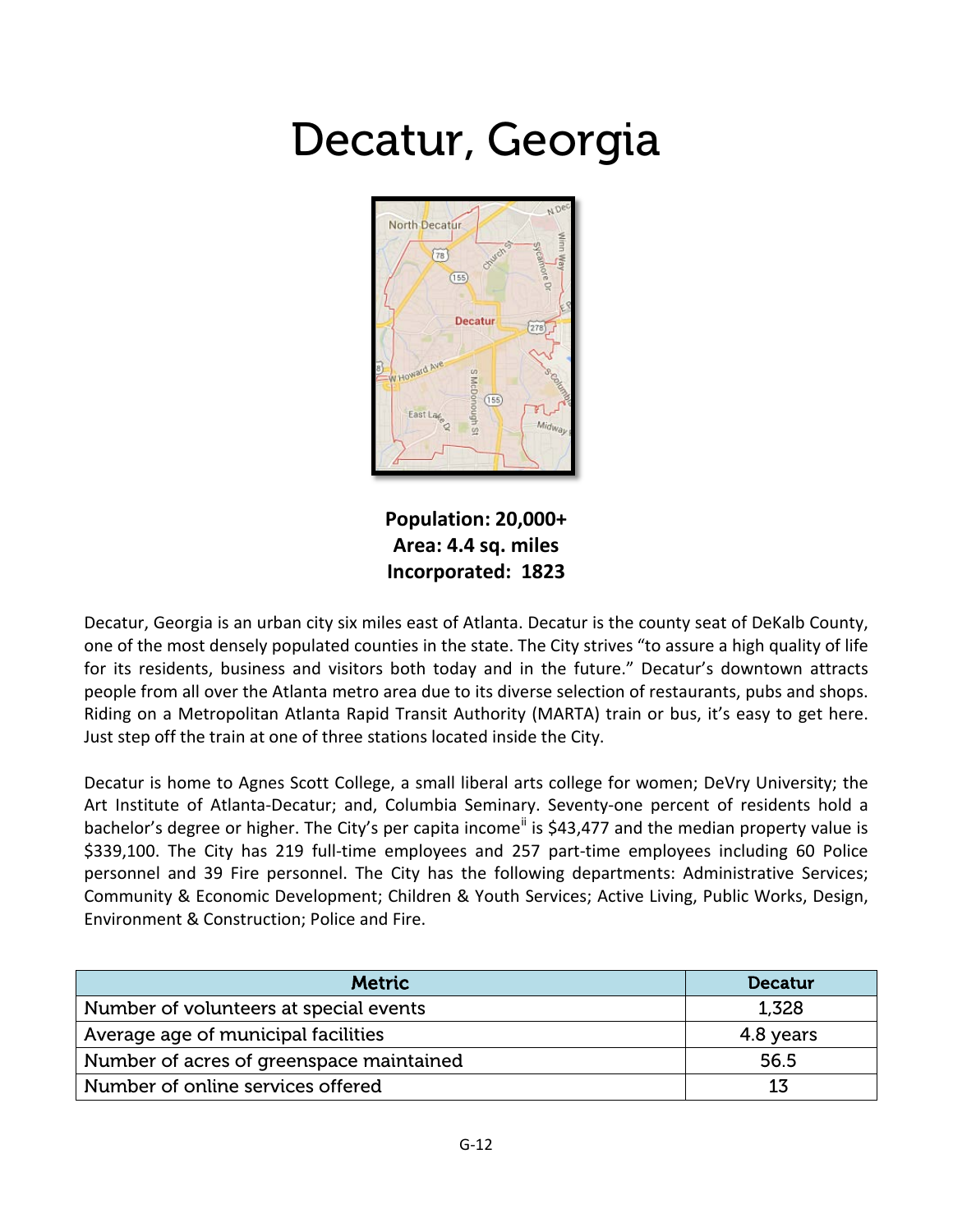## Dover, New Hampshire



**Population: 30,000+ Area: 29 sq. miles Incorporated: 1855**

Dover is located in the seacoast area of New Hampshire, and is only a one hour drive to Boston, Massachusetts; Portland, Maine and the New Hampshire Lakes Region and White Mountains. Dover is approximately 11 miles from Rochester, New York. Dover is the oldest permanent settlement in New Hampshire and the 7th oldest in the US. It is a suburban community that strives "to be a city with an emerging urban vibrancy guided by a small town sense of community." Dover is a Tree City USA with over 178 species.

Thirty-seven percent of Dover residents hold a bachelor's degree or higher. The City's per capita income is \$30,854 and the median property value is \$241,600. The City has 245 full-time employees including 76 Police personnel and 61 Fire personnel. The City has the following departments: Schools; Finance; Planning & Economic Development; Police, Fire & Rescue; Community Services; Public Library; Public Welfare and Recreation.

| <b>Metric</b>                            | <b>Decatur</b> | Dover |
|------------------------------------------|----------------|-------|
| Number of FT positions recruited in 2014 |                |       |
| Number of city-organized special events  | 77             |       |
| Number of special events in 2014         |                |       |
| Average age of municipal facilities      | 4 R            |       |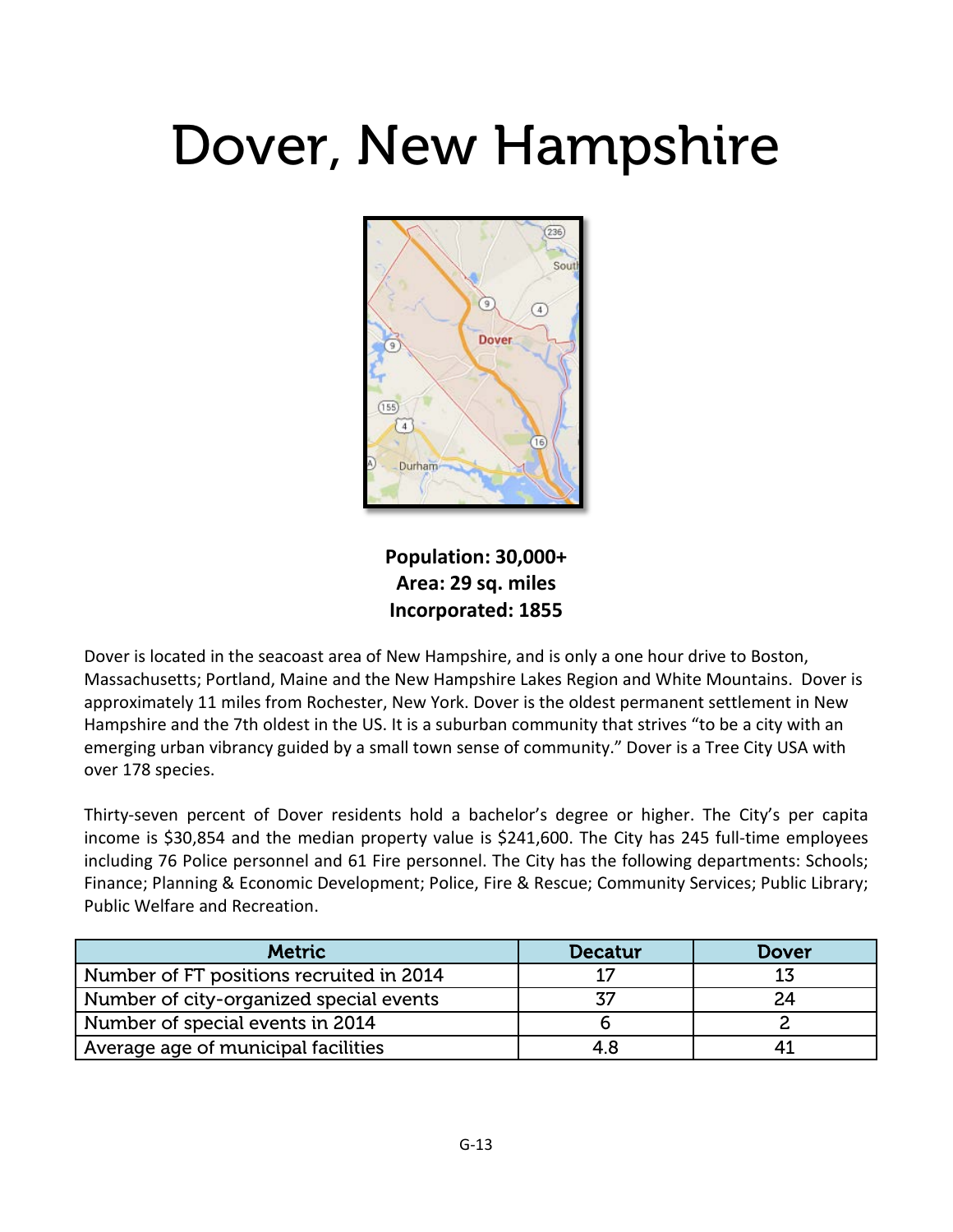## Elk River, Minnesota



**Population: 16,000+ Area: 10 sq. miles Incorporated: 1838**

Elk River, where two beautiful rivers converge, is about 30 miles northwest of Minneapolis and where Highways US10 and 169 intersect. Elk River residents enjoy beautiful natural amenities, including the Elk and Mississippi Rivers, Lake Orono, and more parks and trails per resident than almost any other city in Minnesota.

Thirty percent of Elk River residents hold a bachelor's degree or higher. The City's per capita income is \$29,609 and the median property value is \$206,300. The City employs 210 full-time employees including 31 Police personnel.

| <b>Metric</b>                              | <b>Decatur</b> | <b>Elk River</b> |
|--------------------------------------------|----------------|------------------|
| Number of live public meetings broadcasted | 28             | 96               |
| Average years of service for FT employees  | 11.37          | 12.23            |
| Fire response time FY13-14 in minutes      | 2.81           | 7.00             |
| Police response time FY13-14 in minutes    | 1.63           | 11.00            |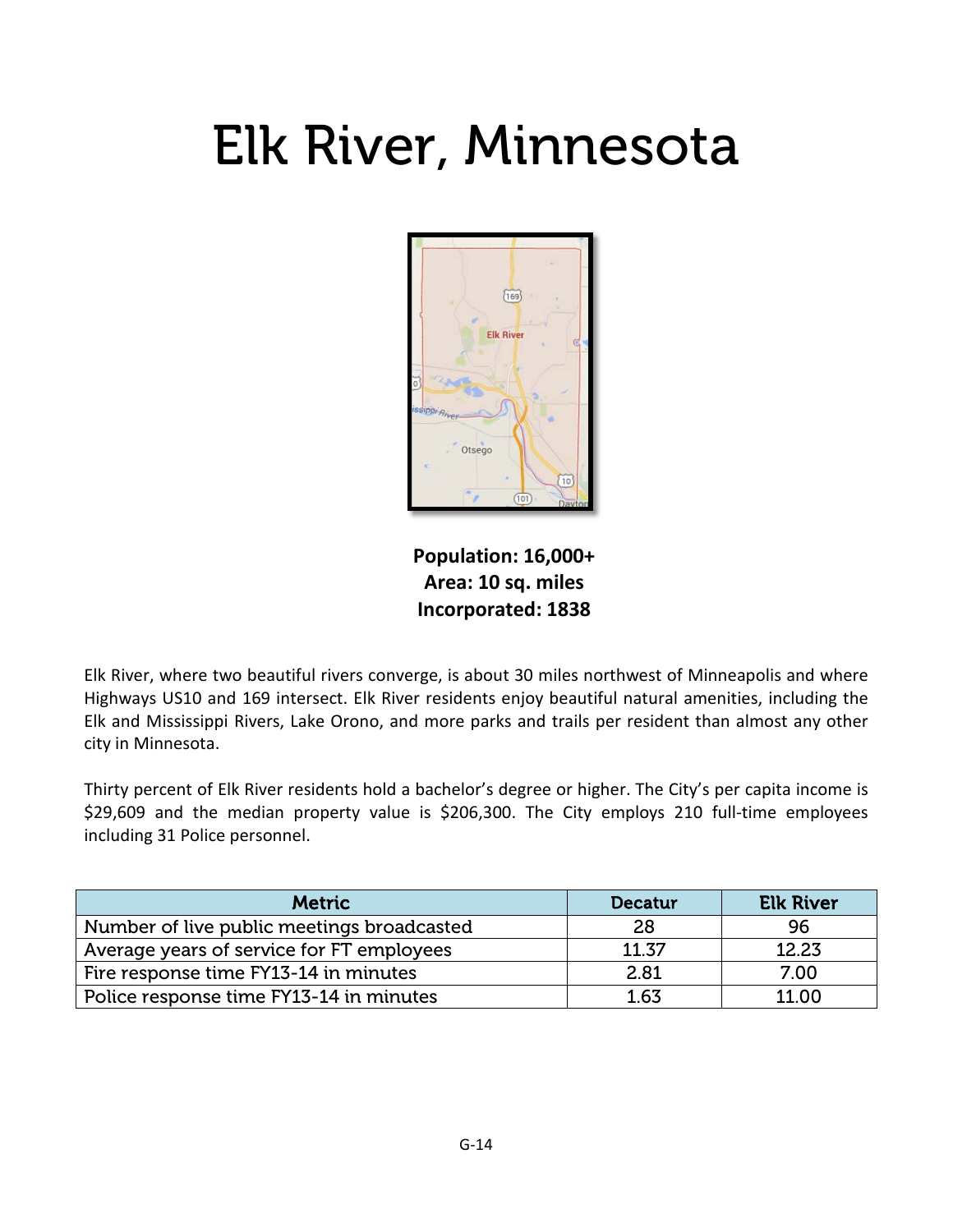#### Greer, South Carolina



**Population: 26,000+ Area: 20.64 sq. miles Incorporated: 1876**

One of South Carolina's fastest-growing cities, Greer is located in the foothills of the Blue Ridge Mountains — in the heart of the state's bustling upstate region. Greer, South Carolina is located 12 miles from Greenville. Greer's Central Business District, also known as Greer Station, is 12 square blocks of retail, dining, entertainment, and professional service organizations. Greer Station has more than 40 buildings on the National Historic Register. In addition to the BMW manufacturing plant, Greer is the longtime home of the North American Headquarters for Michelin North America and Mitsubishi Polyester, Inc. In 2013, South Carolina Ports opened its Inland Port at Greer, just the second facility of its kind on the East Coast.

Nearly 27% of Greer residents hold a bachelor's degree or higher. The City's per capita income is \$24,429 and the median property value is \$141,200. The City has 179 full-time employees including 67 Police personnel and 34 Fire personnel.

| <b>Metric</b>                             | <b>Decatur</b> | Greer     |
|-------------------------------------------|----------------|-----------|
| Average age of municipal facilities       | 4.8 years      | 14 years  |
| Number of acres of greenspace maintained  | 56.5           | 148       |
| Employee training expenditures in FY13-14 | \$215,132      | \$115,046 |
| Number of online services offered         | 13             |           |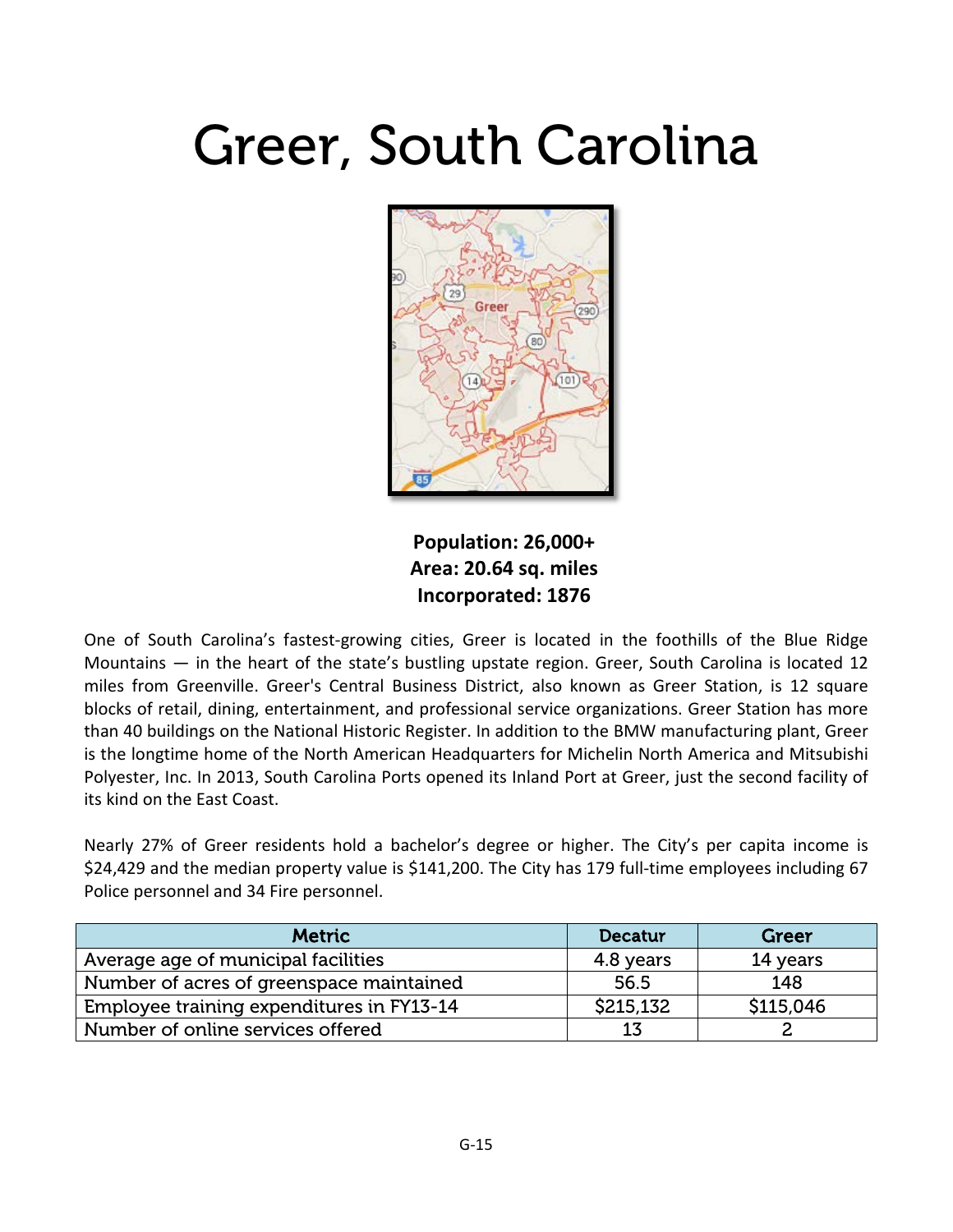# Hutto, Texas



**Population: 16,000+ Area: 10 sq. miles Incorporated: 1838**

The City of Hutto is nestled on the rich black lands of southwestern Williamson County. Located at the intersection of US 79 and SH 130, Hutto is approximately seven miles east of Round Rock, 15 miles south of the county seat of Georgetown, and twenty-two miles from Austin, making it an attractive place to live. While the local economy has agrarian roots, the booming Central Texas economy now includes many high-tech, manufacturing, and service jobs. The small-town charm of Hutto is balanced with quality schools, growing parks, expanding retail opportunities, and a strong workforce.

Eighteen percent of Hutto residents hold a bachelor's degree or higher. The City's per capita income is \$25,247 and the median property value is \$72,044 The City has 83 full-time employees including 27 Police personnel.

| <b>Metric</b>                            | <b>Decatur</b> | Hutto    |
|------------------------------------------|----------------|----------|
| Average age of municipal facilities      | 4.8 years      | 11 years |
| Number of FT positions recruited in 2014 |                | 17       |
| Number of special events in 2014         | 37             | 15       |
| Number of volunteers at special events   | 1,328          | 150      |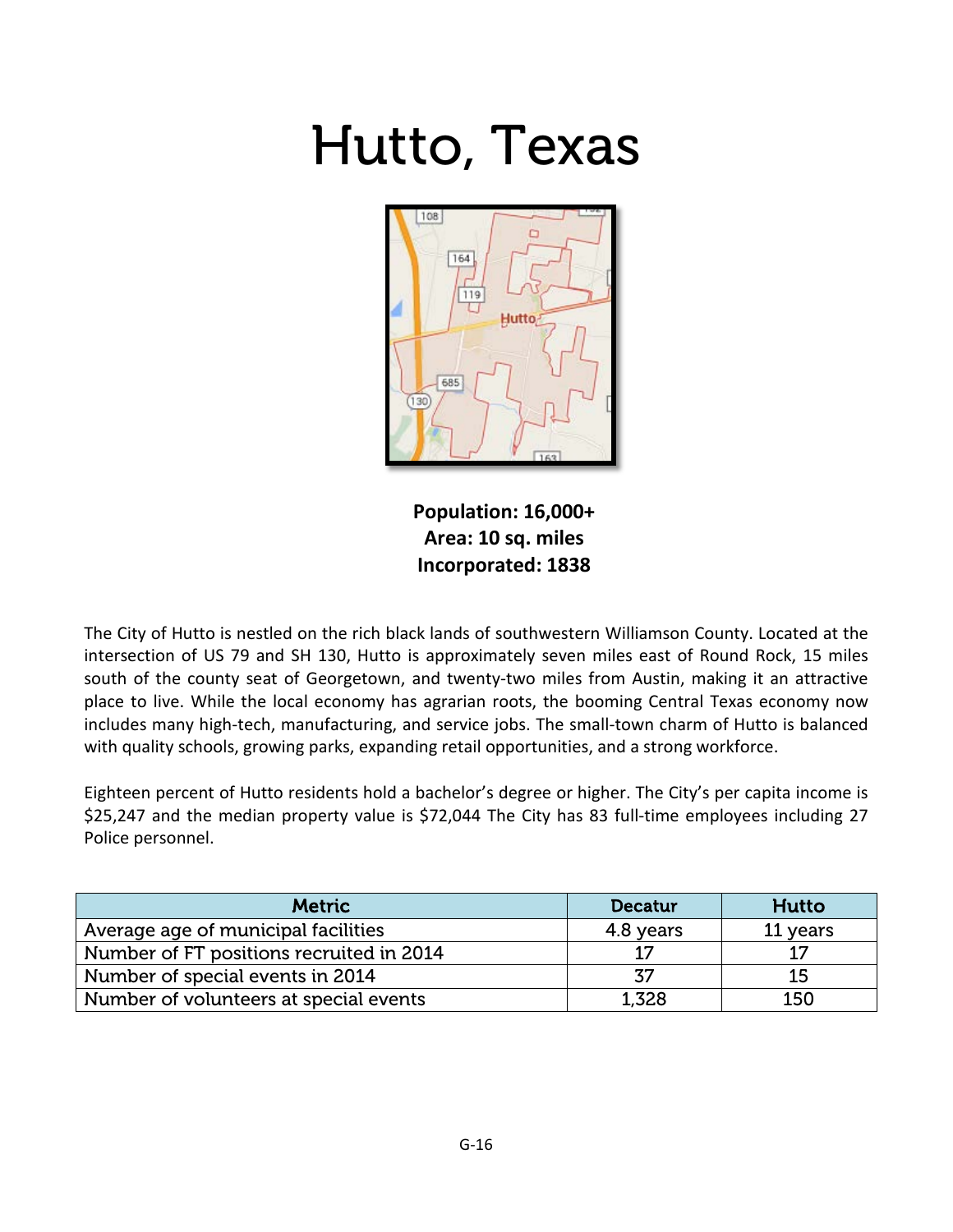## La Vista, Nebraska



**Population: 16,000+ Area: 10 sq. miles Incorporated: 1960**

La Vista, incorporated in 1960, is a relatively young and progressive city situated southwest of the Omaha metropolitan area contiguous to the cities of Bellevue, Ralston, Papillion and Omaha. Strategically located only minutes from Offutt Air Force Base, Eppley Airfield and the interstate system, La Vista has grown quickly to a community of nearly 17,000. La Vista is Spanish for "The View", which described the scenic panorama of the Big Papio Creek Basin that was enjoyed by the City's first residents.

Thirty-three percent of La Vista residents hold a bachelor's degree or higher. The City's per capita income is \$29,197 and the median property value is \$56,436. The City has 141 full-time employees The City has the following departments: Administrative Services; Economic Development; Financial Services; Planning and Public Works.

| <b>Metric</b>                             | <b>Decatur</b> | <b>La Vista</b> |
|-------------------------------------------|----------------|-----------------|
| Number of green certified buildings       |                |                 |
| Employee training expenditures in FY13-14 | \$215,132      | \$67,268        |
| Police response time FY13-14 in minutes   | 1.63           | 3.83            |
| Number of acres of greenspace maintained  | 56.5           | 211             |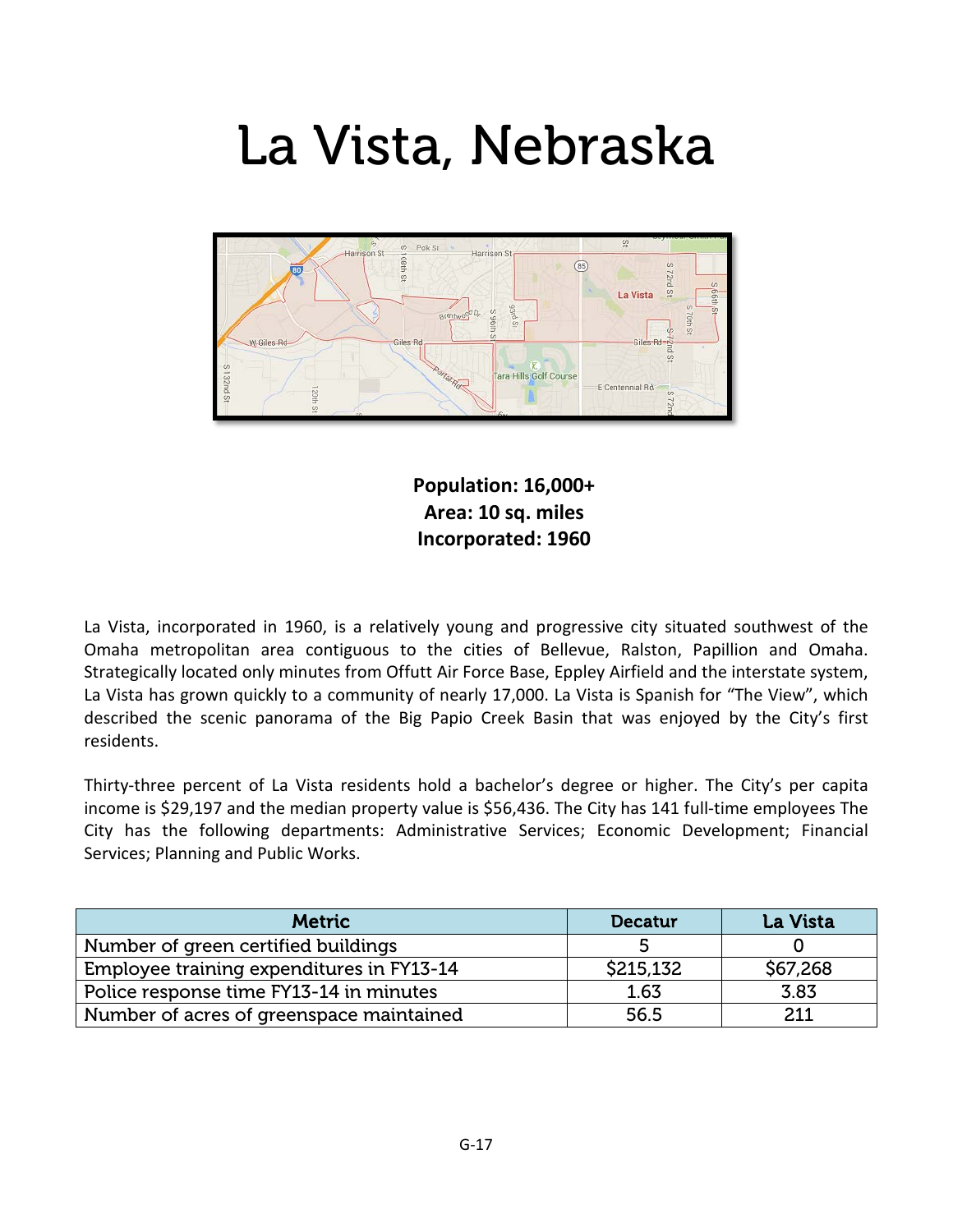## Needham, Massachusetts



#### **Population: 28,000+ Area: 12 sq. miles Incorporated: 1724**

Needham, Massachusetts is located 19 miles from Boston. Needham residents can travel between Needham and Boston using Massachusetts Bay Transportation Authority (MBTA) rail service. Needham prides itself on its community engagement.

Seventy-two percent of Needham residents hold a bachelor's degree or higher. The City's per capita income is \$63,117 and the median property value is \$662,500. The City has 350 full-time employees including 57 Police personnel and 72 Fire personnel.

| <b>Metric</b>                             | <b>Decatur</b> | <b>Needham</b> |
|-------------------------------------------|----------------|----------------|
| Employee training expenditures in FY13-14 | \$215,132      | \$49,912       |
| Number of volunteers at special events    | 1,328          | 265            |
| Number of FT positions recruited in 2014  | 17             | 38             |
| Number of city-organized special events   | b              |                |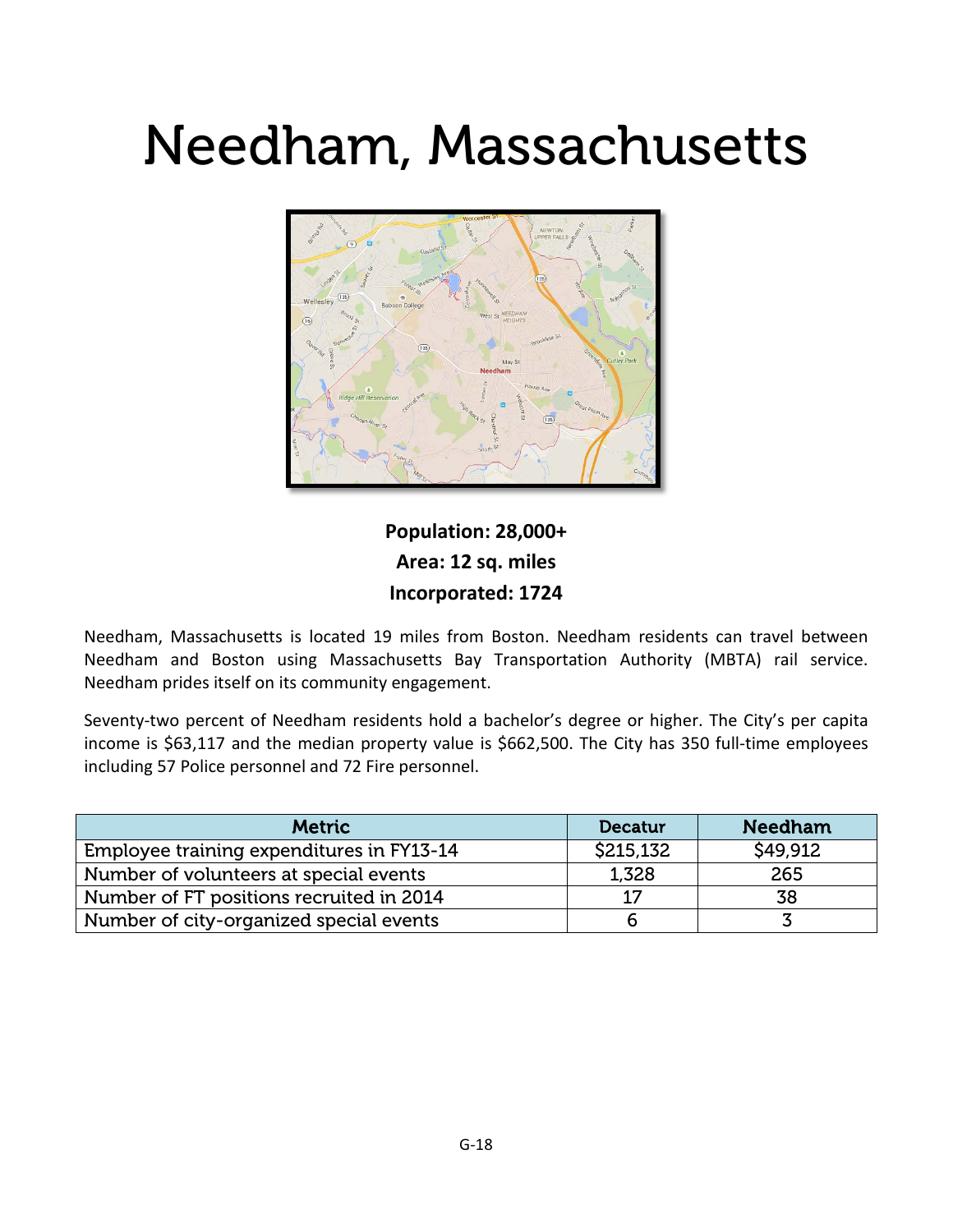# Piqua, Ohio



**Population: 20,522 Area: 11.62 sq. miles Incorporated: 1807**

Piqua is less than 30 miles north of Dayton located on I-75 and 75 miles from Cincinnati and Columbus. Piqua's roots are established in the beauty and elegance of the Midwestern countryside. In Piqua, you can enjoy the charm of a small town with historic canal-era architecture loaded with amenities and attractions such as the Great Miami River, specialty shops, McCulloch Square, and national awardwinning community treasure, Fort Piqua Plaza. Top notch education facilities including the Piqua School District, Upper Valley Career Center, and Edison Community College, along with a vibrant, attractive downtown, makes Piqua a desired place to live, work and play.

Almost 10% of Piqua residents hold a bachelor's degree or higher. The City's per capita income is \$19,419 and the median property value \$87,400. The City has 125 full-time employees including 34 Police personnel and 32 Fire personnel. The City has the following departments: Administration; Development; Information Technology; Human Resources; Fire; Law; Health; Police; Utilities; Power and Engineering.

| <b>Metric</b>                             | <b>Decatur</b> | Pigua |
|-------------------------------------------|----------------|-------|
| Fire response time FY13-14 in minutes     | 2.81           | 3 1 7 |
| Average years of service for FT employees | 11.37          | 15    |
| Number of online services offered         | 13             | 25    |
| Number of special events in 2014          | 37             | 30    |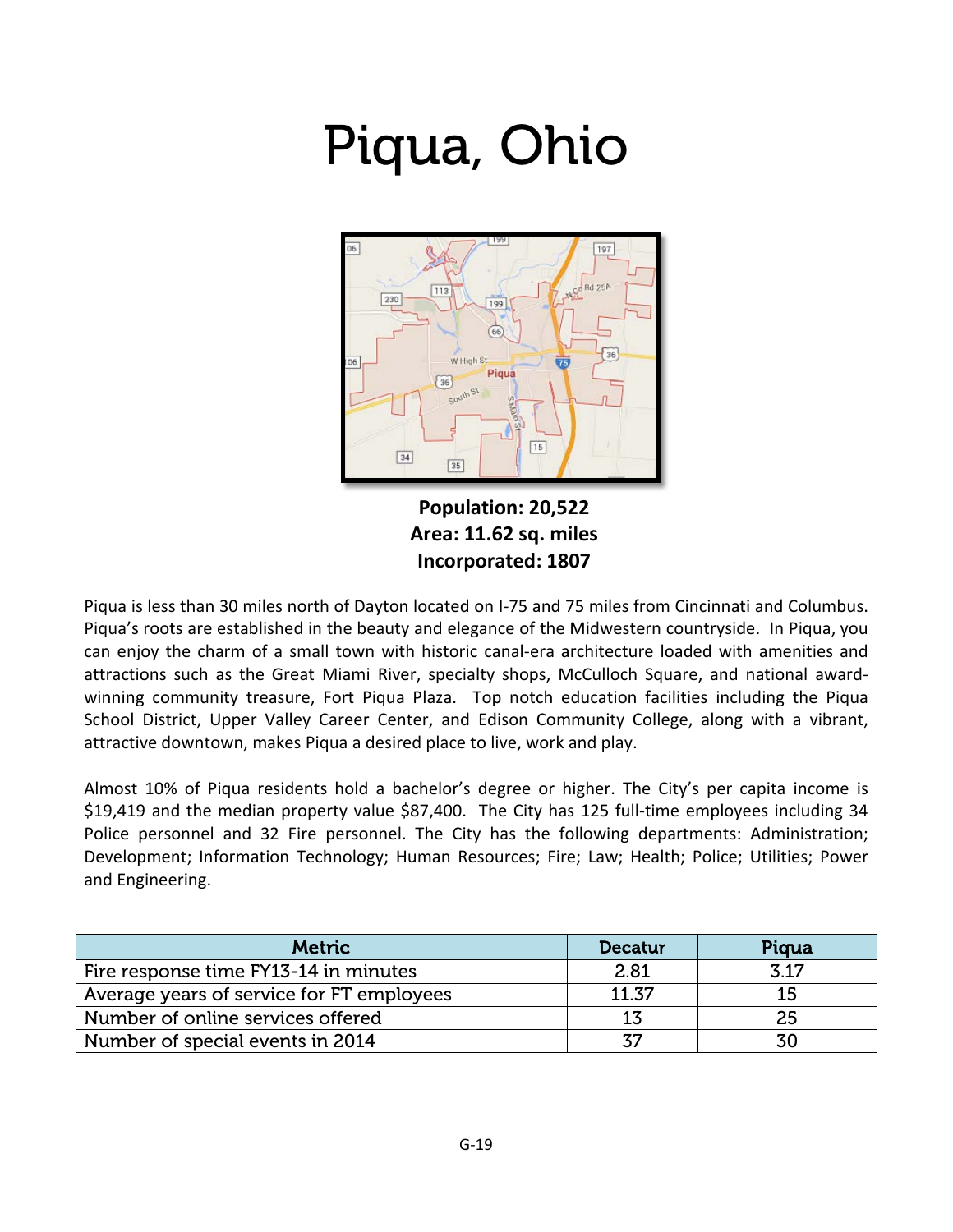## Queen Creek, Arizona



**Population: 27,000+ Area: 28 sq. miles Incorporated: 1986**

The community of Queen Creek is located 38 miles from Phoenix, Arizona. Queen Creek residents enjoy the benefits of small-town living close to a metropolitan area: low crime rates, easy commuting to and from metro Phoenix and a variety of recreational activities, all elements of a low-stress lifestyle. Its vision states that "The Town of Queen Creek strives to honor our past, manage our present and embrace our future to create a quality, unique place for families and businesses."

Thirty-seven percent of Queen Creek residents hold a bachelor's degree or higher. The Town's per capita income is \$30,400 and the median property value is \$230,000. It has 157 full-time employees and 32 Fire personnel. Queen Creek has the following departments: Fire; Development; Workforce & Technology, Utilities and Intergovernmental Affairs.

| <b>Metric</b>                              | <b>Decatur</b> | <b>Queen Creek</b> |
|--------------------------------------------|----------------|--------------------|
| Number of city-organized special events    |                |                    |
| Number of live public meetings broadcasted | 28             | 23                 |
| Average age of municipal facilities        | 4.8 years      | 25 years           |
| Number of acres of greenspace maintained   | 56.5           | 260                |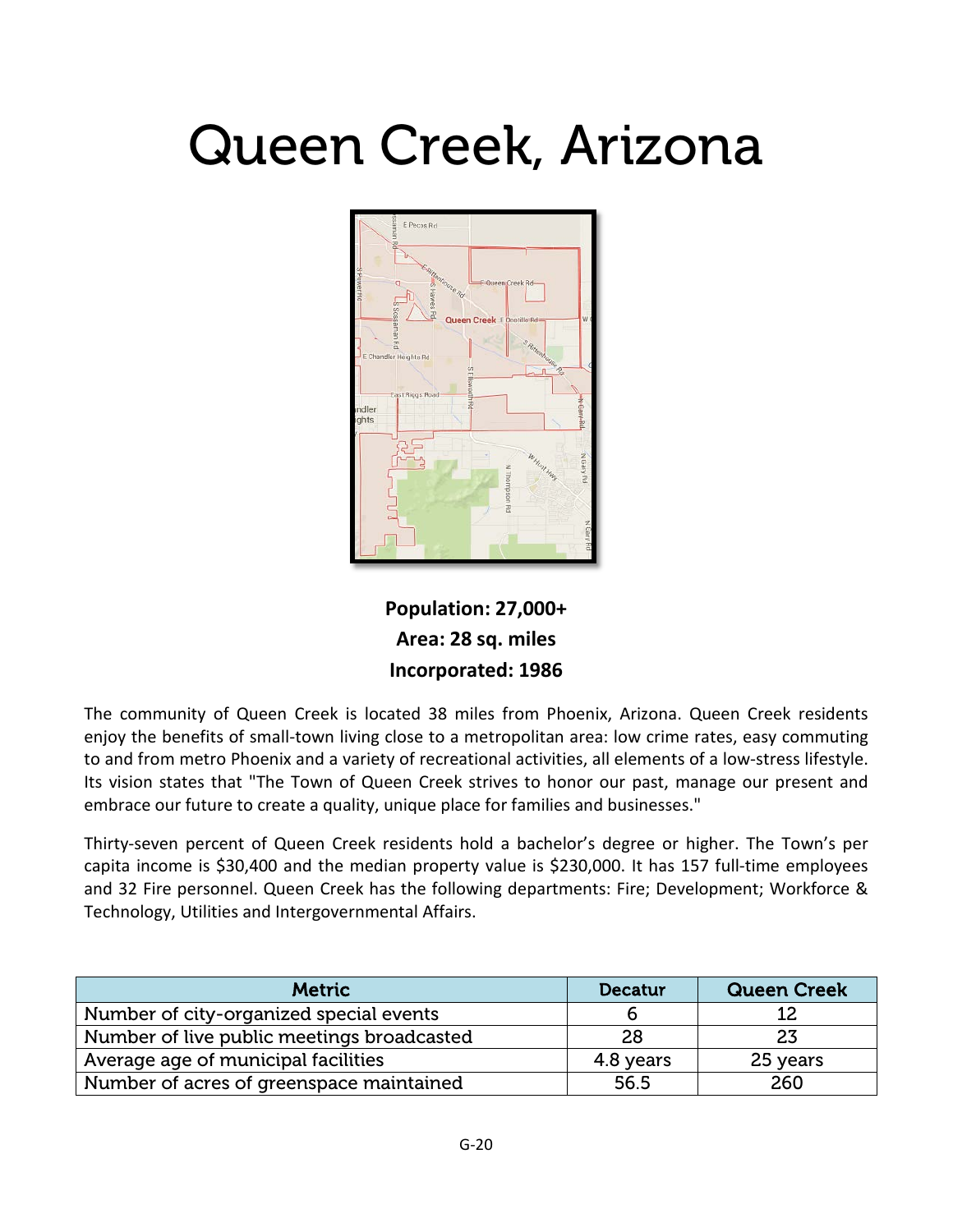#### Saco, Maine



**Population: 18,000+ Area: 38.4 sq. miles Incorporated: 1718**

Saco, Maine is a suburban community located 34 miles from Rochester, New York. The City's vision is "a high quality of life for Saco Citizens. Central to this vision is a sustainable economy that offers an opportunity for everyone to have rewarding employment and for business to prosper, now and in the future." Residents can take Amtrak to both Boston, Massachusetts and Portland, Maine.

Thirty percent of Saco residents hold a bachelor's degree or higher. The City's per capita income is \$28,896 and the median property value is \$229,000. The City has 152 full-time employees including 47 Police personnel and 36 Fire personnel. The City has the following departments: Parks & Recreation; Building Inspection; Finance; Planning & Development; Assessor; Fire; Police; City Clerk; Information Technology; Public Works; Emergency Management and Wastewater.

| <b>Metric</b>                           | <b>Decatur</b> | Saco |
|-----------------------------------------|----------------|------|
| Number of online services offered       | 13             | 34   |
| Fire response time FY13-14 in minutes   | 2.81           | 4.76 |
| Police response time FY13-14 in minutes | 1.63           | 4.67 |
| Number of green certified buildings     |                |      |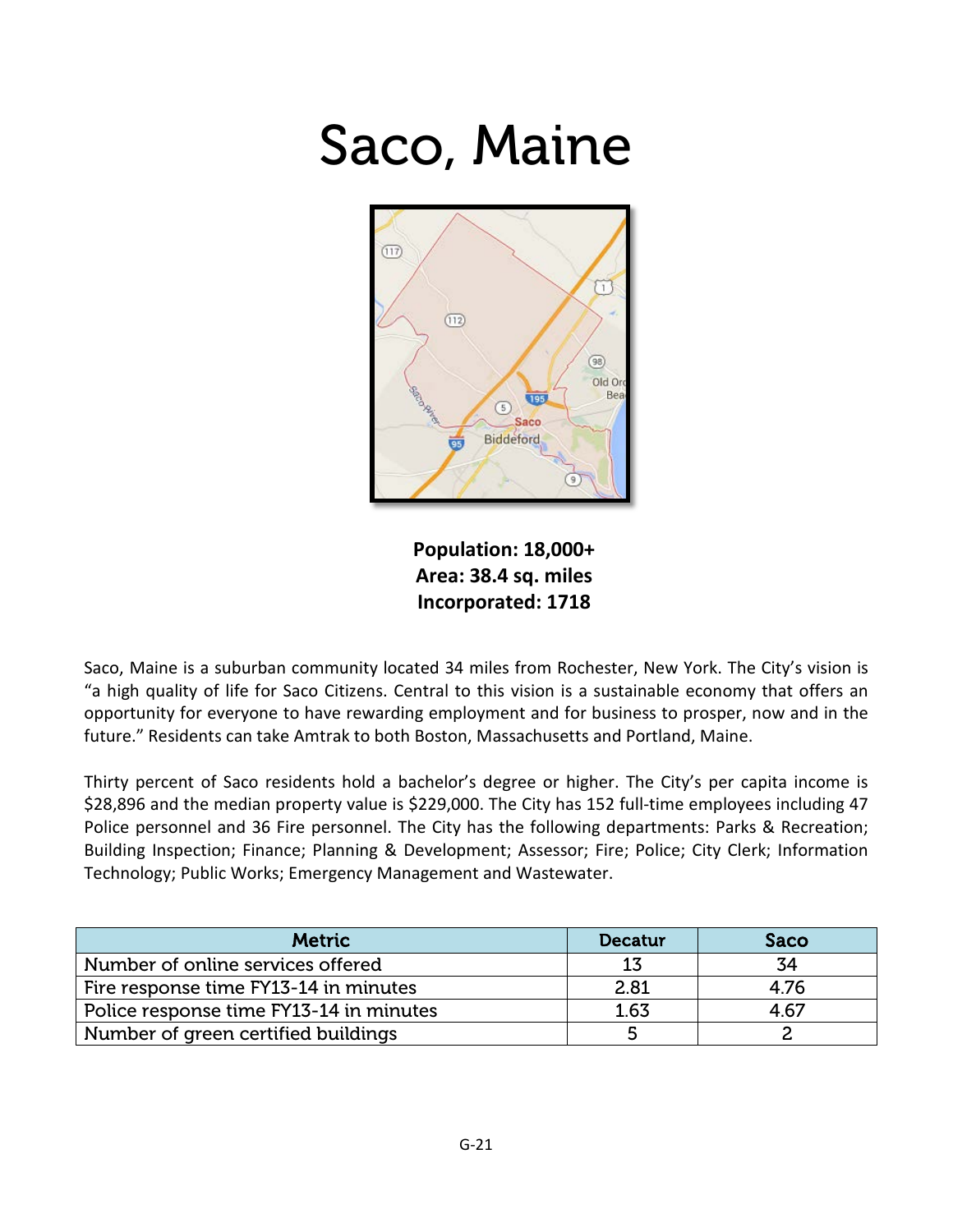#### Suwanee, Georgia



**Population: 16,000+ Area: 10 sq. miles Incorporated: 1838**

Suwanee, Georgia is a suburban community located about 30 miles north of Atlanta. The City's vision is to be a "a diverse and forward-looking community actively engaged in shaping its own future." The City has more than 500 acres of parkland and miles of walking and biking trails. Residents appreciate public art, special events and their town center.

Fifty-three percent of Suwanee residents hold a bachelor's degree or higher. The City's per capita income is \$33,806 and the median property value is \$236,500. The local transit system in Suwanee is the Gwinnett County Transit system. The City has 87 full-time employees and 11 part-time employees including 45 Police personnel. The City has the following departments: Administrative Services; Economic Development; Financial Services; Planning and Public Works.

| <b>Metric</b>                             | Decatur   | <b>Suwanee</b> |
|-------------------------------------------|-----------|----------------|
| Number of volunteers at special events    | 1,328     | 1,367          |
| Number of special events in 2014          | 37        | 42             |
| Average years of service for FT employees | 11.37     | 79             |
| Employee training expenditures in FY13-14 | \$215,132 | \$54,131       |